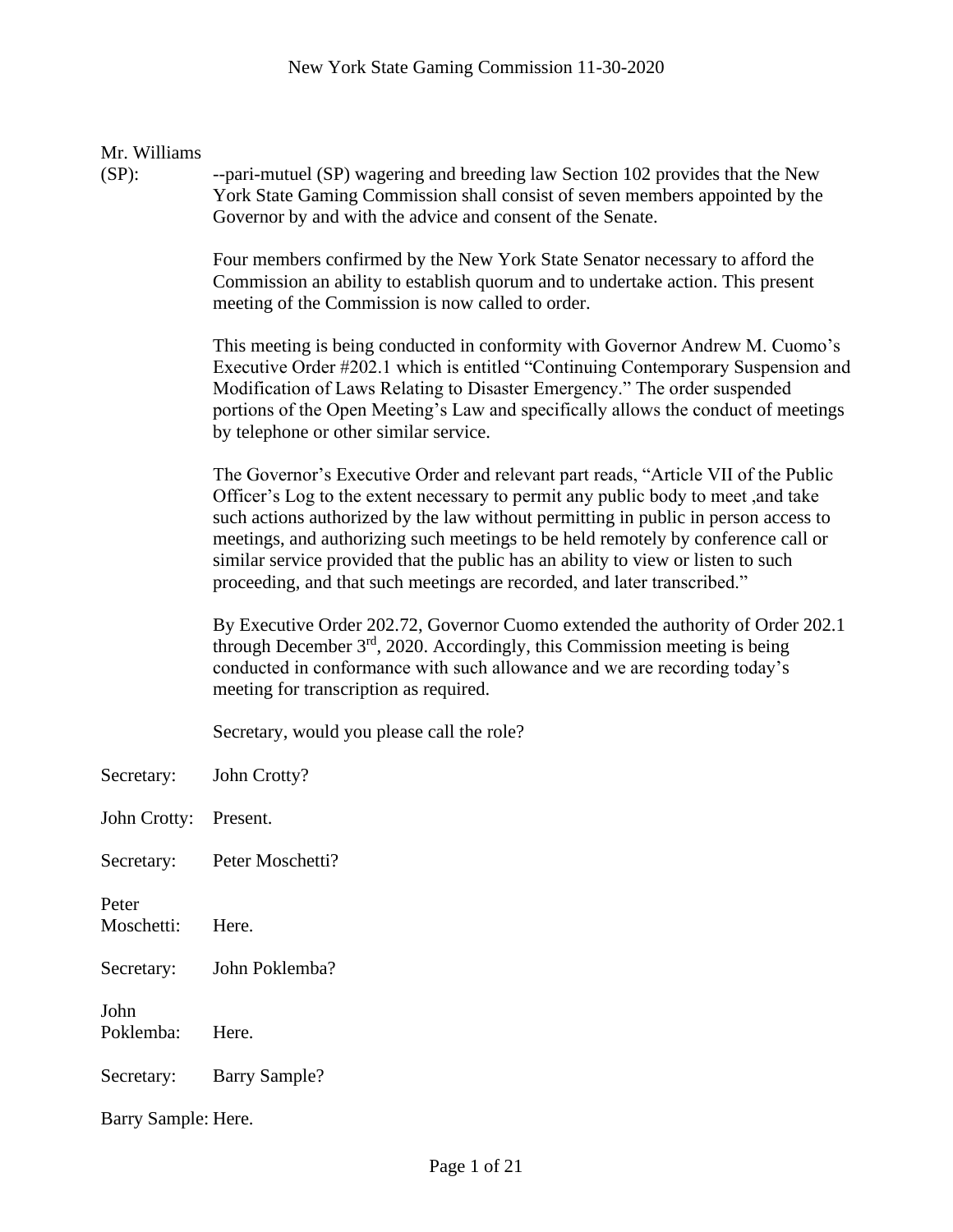Secretary: Jerry Skurnik?

Jerry Skurnik: Here.

Unknown: The Secretary, please have the record reflect that a quorum of qualified members is present thus enabling the transaction of business.

> Chairman Sample has requested that Commissioner Moschetti preside over today's meeting. Unless there is an objection, Commissioner Moschetti?

Peter

Moschetti: Fist matter is consideration of minutes for the meeting of October 19<sup>th</sup>, 2020. Those minutes have been provided to the members in advance. I'll ask the members if there are any ethical (SP) corrections or amendments?

> Hearing none, Ms. Secretary, please let the record reflect that the minutes were accepted.

The second matter is rulemaking. New York State racing, pari-mutuel wagering and greeting law Section 104.19 authorizes the Commission to promulgate rules and regulations that it deems necessary to carry out its responsibility.

Therefore, the Commission will from time-to-time promulgate rules and rule amendments pursuant to the State Administrative Procedure Act. And today, we have numerous rules for adoption or proposal. And I would ask that you would please outline the first item.

Mr. Williams: For Commission consideration is adoption of a rulemaking to conform to the requirements in New York Public Officer's Law Section 87.4A which directs state agencies to promulgate rules to prescribe the way the agency will safeguard against any unauthorized access to records containing trade secrets submitted.

> The proposal also conforms the time to determine records, access appeals within the agency to the time prescribed by statute, allows the delivery of appeal decisions by electronic mail and adds cross references to statutory requirements.

> The Notice of Proposed Rulemaking was published in the August  $19<sup>th</sup>$ , 2020 State Registrar Meeting. The public comment period for this proposed rulemaking expired on October 19<sup>th</sup>. No comments were received.

Staff recommends that the Commission adopt this rulemaking.

Peter

Moschetti: Commissioners, any questions on the adoption of the rule regarding an agency rule for the protection of trade secrets submitted to the Gaming Commission?

Unknown: No.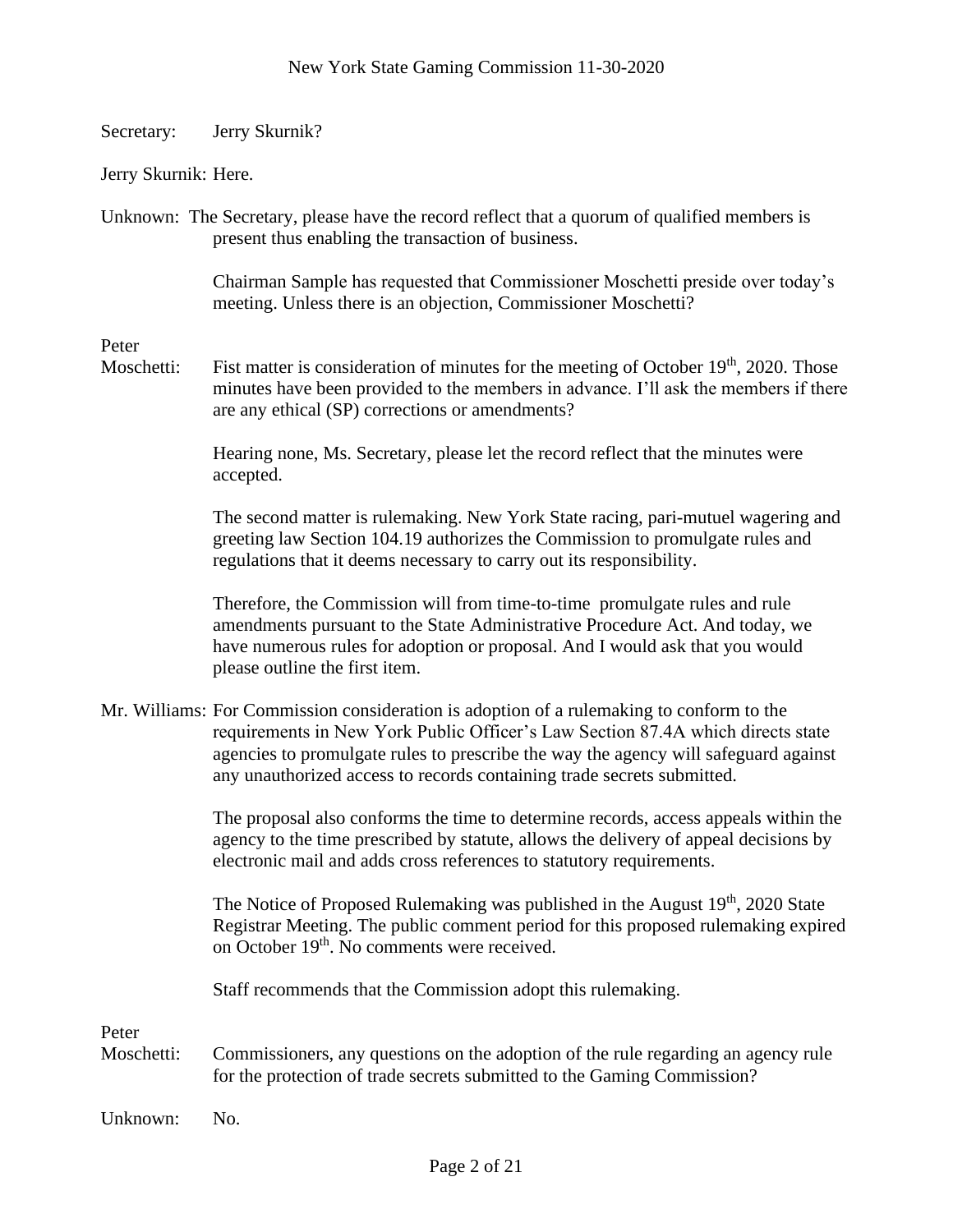| Peter<br>Moschetti:        | Hearing none, may I have a motion to adopt this rule?                                                                                                                                                                                                                                                                                                                                                                               |
|----------------------------|-------------------------------------------------------------------------------------------------------------------------------------------------------------------------------------------------------------------------------------------------------------------------------------------------------------------------------------------------------------------------------------------------------------------------------------|
| Unknown:                   | So moved.                                                                                                                                                                                                                                                                                                                                                                                                                           |
| Peter<br>Moschetti:        | Second?                                                                                                                                                                                                                                                                                                                                                                                                                             |
| Unknown:                   | Second.                                                                                                                                                                                                                                                                                                                                                                                                                             |
| Peter<br>Moschetti:        | Any discussion on the motion?                                                                                                                                                                                                                                                                                                                                                                                                       |
|                            | Hearing none, all in favor?                                                                                                                                                                                                                                                                                                                                                                                                         |
| Commission: I. (In unison) |                                                                                                                                                                                                                                                                                                                                                                                                                                     |
| Peter<br>Moschetti:        | Any opposed?                                                                                                                                                                                                                                                                                                                                                                                                                        |
|                            | The motion carries. Next item?                                                                                                                                                                                                                                                                                                                                                                                                      |
|                            | Mr. Williams: For Commissioner consideration is adoption of a rulemaking to add a feature called<br>Money Dots to the existing Quickdraw game. In the standard Quickdraw game, the<br>patron may choose to play between one and 10 spots or numbers per game. A draw<br>of 20 numbers is made from a field of 80 with players winning prizes depending<br>upon how many of their chosen numbers match the 20 winning numbers drawn. |
|                            | The Money Dots feature allows a patron to make a \$1 wager and receive a Money<br>Dot ticket containing eight random numbers from 1-80 while this wager's<br>independent of any wager on the base Quickdraw game it runs alongside the base<br>game.                                                                                                                                                                                |
|                            | After the 20 winning Quickdraw numbers are revealed, the remaining 60 are<br>assigned a color and corresponding prize value. Following assignment, one randomly<br>selected Money Dots number will be selected and any player whose Money Dots<br>ticket contains the selected Money Dots number wins the corresponding prize<br>amount.                                                                                            |
|                            | The proposal also includes reorganization of the Quick Draw rule, and other<br>technical, and stylistic revisions. The notice of this proposed rulemaking was<br>published in the September 2 <sup>nd</sup> state registrar meaning the public comment for the<br>proposed rulemaking expired on November 2 <sup>nd</sup> . No comments were received.                                                                              |

Staff recommends that the Commission adopt this rulemaking.

Peter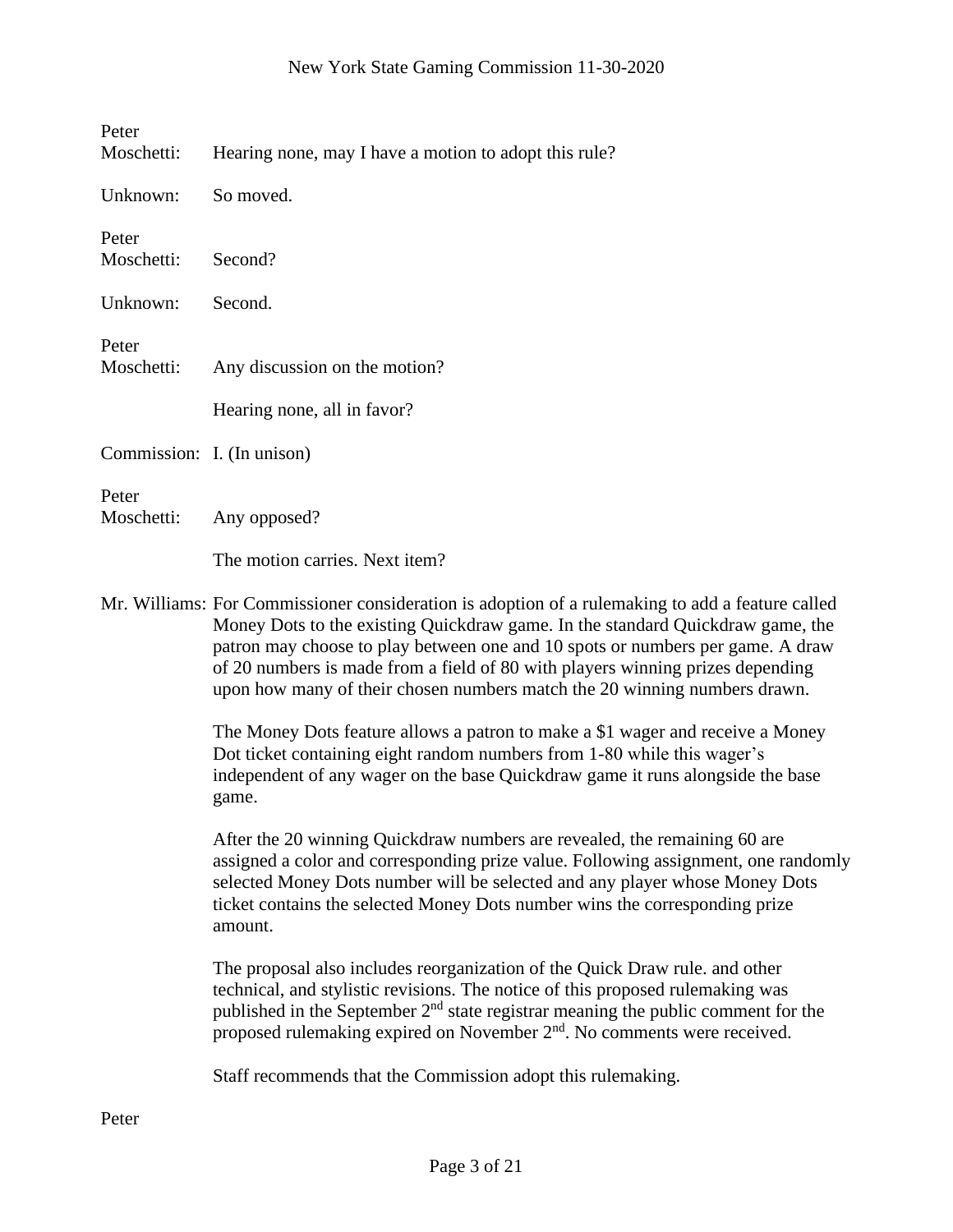| Moschetti:                 | Commissioner, is there any questions on the adoption of a rule regarding the addition<br>of a feature to the Quickdraw lottery game called Money Dots?                                                                                                                                                                                                                                                                                                       |
|----------------------------|--------------------------------------------------------------------------------------------------------------------------------------------------------------------------------------------------------------------------------------------------------------------------------------------------------------------------------------------------------------------------------------------------------------------------------------------------------------|
|                            | Hearing none, may I have a motion to adopt this rule?                                                                                                                                                                                                                                                                                                                                                                                                        |
| Unknown:                   | So moved. (In unison)                                                                                                                                                                                                                                                                                                                                                                                                                                        |
| Peter<br>Moschetti:        | Second?                                                                                                                                                                                                                                                                                                                                                                                                                                                      |
| Unknown:                   | Second.                                                                                                                                                                                                                                                                                                                                                                                                                                                      |
| Peter<br>Moschetti:        | Any discussion on the motion?                                                                                                                                                                                                                                                                                                                                                                                                                                |
|                            | Hearing none, all in favor?                                                                                                                                                                                                                                                                                                                                                                                                                                  |
| Commission: I. (In unison) |                                                                                                                                                                                                                                                                                                                                                                                                                                                              |
| Peter<br>Moschetti:        | Any opposed?                                                                                                                                                                                                                                                                                                                                                                                                                                                 |
|                            | The motion carries. Next item?                                                                                                                                                                                                                                                                                                                                                                                                                               |
|                            | Mr. Williams: For Commission consideration is adoption of an amendment to the Commission rule<br>that sets forth standards for housing maintained on the grounds of certain racetracks.<br>Specifically, the proposal would extend existing regulations governing housing on<br>the grounds of the New York Racing Association, Inc. to all housing at thoroughbred<br>and standard bred racetracks.                                                         |
|                            | This would bring standardization to housing at Buffalo, Finger Lakes, Monticello,<br>Saratoga Harness, Vernon Downs, and Yonkers. Neither Batavia (SP) nor Tioga<br>offer housing. The proposal would provide—among other things—standards for<br>building in residential rooms, sanitary, water, garbage removal and pest control. And<br>it's generally modeled after the New York State Department of Health's Migrant<br>Farmworker Housing Regulations. |
|                            | The Notice of Proposal Making was published in the September $2nd$ state registrar<br>meaning the public comment period for the proposal making expired on November<br>2 <sup>nd</sup> . No comments were received.                                                                                                                                                                                                                                          |
|                            | Staff recommends that the Commission adopt this rulemaking.                                                                                                                                                                                                                                                                                                                                                                                                  |
| Peter<br>Moschetti:        | Any questions on the adoption of a rule regarding back-stretched housing standards<br>at the racetracks?                                                                                                                                                                                                                                                                                                                                                     |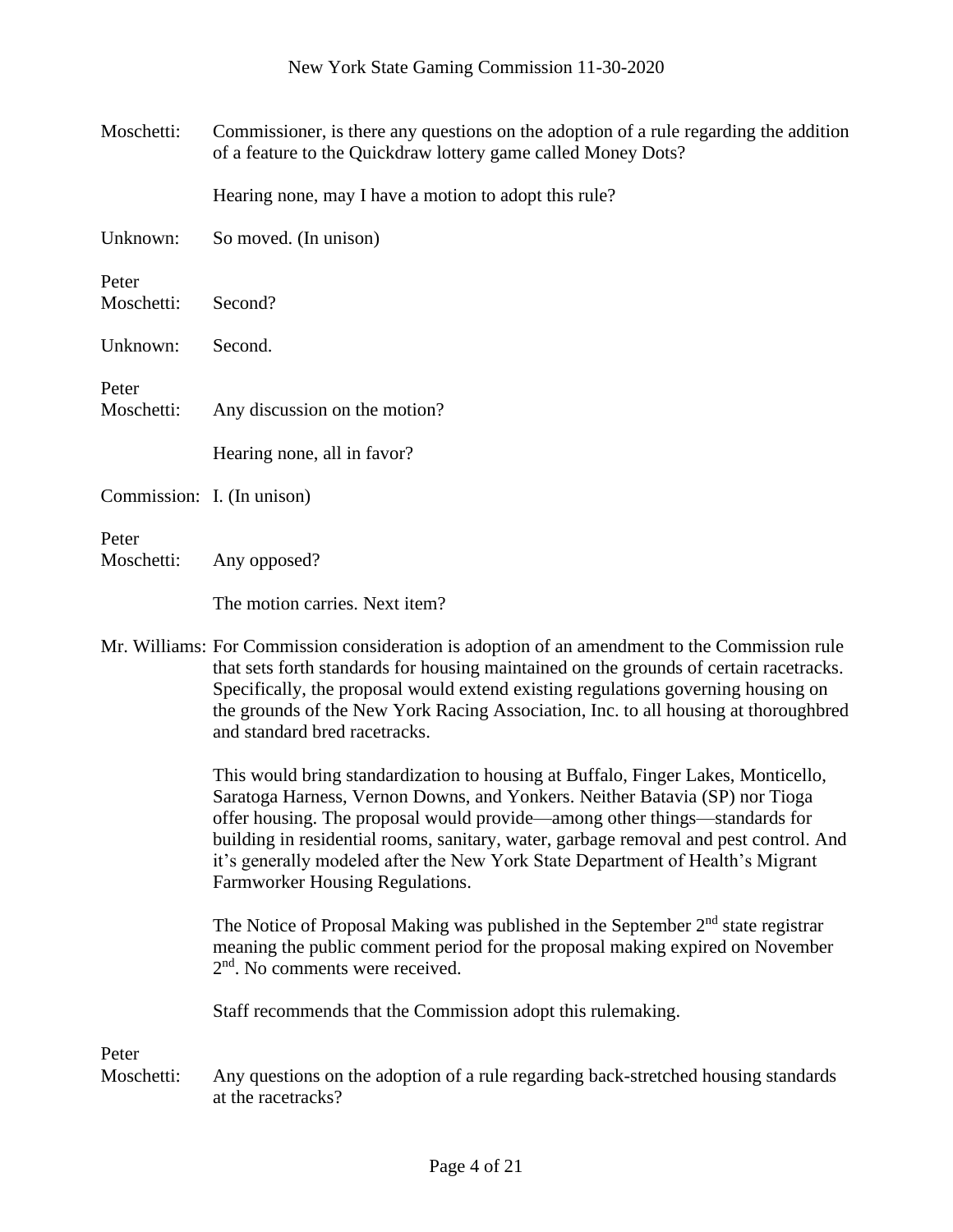| John:               | No, I just wanted to commend the Chairman and Commission staff for addressing<br>this issue, and actually going, and doing the existing housing, and making this rule,<br>so that the conditions will be required to meet the standards and alleviating some of<br>the problems that we've had in the past.                    |
|---------------------|--------------------------------------------------------------------------------------------------------------------------------------------------------------------------------------------------------------------------------------------------------------------------------------------------------------------------------|
| Peter<br>Moschetti: | So noted, John. I think we all agree a lot of work went into that. Thank you, Barry<br>and Robin.                                                                                                                                                                                                                              |
|                     | Barry Sample: Thank you. Thank you, John, a great deal.                                                                                                                                                                                                                                                                        |
| John:               | The workers are very important.                                                                                                                                                                                                                                                                                                |
| Peter<br>Moschetti: | May I have a motion to adopt this rule?                                                                                                                                                                                                                                                                                        |
| Unknown:            | So moved. (In unison)                                                                                                                                                                                                                                                                                                          |
| Peter<br>Moschetti: | Second?                                                                                                                                                                                                                                                                                                                        |
| Unknown:            | Second.                                                                                                                                                                                                                                                                                                                        |
| Peter<br>Moschetti: | Any further discussion on the motion?<br>Hearing none, all in favor?                                                                                                                                                                                                                                                           |
| Unknown:            | I. (In unison)                                                                                                                                                                                                                                                                                                                 |
| Peter<br>Moschetti: | Any opposed?                                                                                                                                                                                                                                                                                                                   |
|                     | The motion carries. On to the next item.                                                                                                                                                                                                                                                                                       |
|                     | Mr. Williams: For Commission consideration is adoption of the rulemaking to remove certain penal<br>aspects of horses coming off and returning to Lasix administration. As you might<br>recall, certainly tracks have considered carting races wherein a condition will be no<br>horse receives race day Lasix administration. |
|                     | Present rules allow a horse to be removed from the Lasix administration list, but only<br>allow return after an additional bleeding incident which triggers a mandatory horse                                                                                                                                                  |

New York State Gaming Commission 11-30-2020

Accordingly, this proposal would permissively allow a horse to be removed from the Lasix eligible list for the limited purpose of competing in a non-Lasix race and allow the return to the list without incurring any potential mandatory layoff. The notice of

layoff. This penal aspect may chili trainers willingness to experiment in running their

charge without Lasix.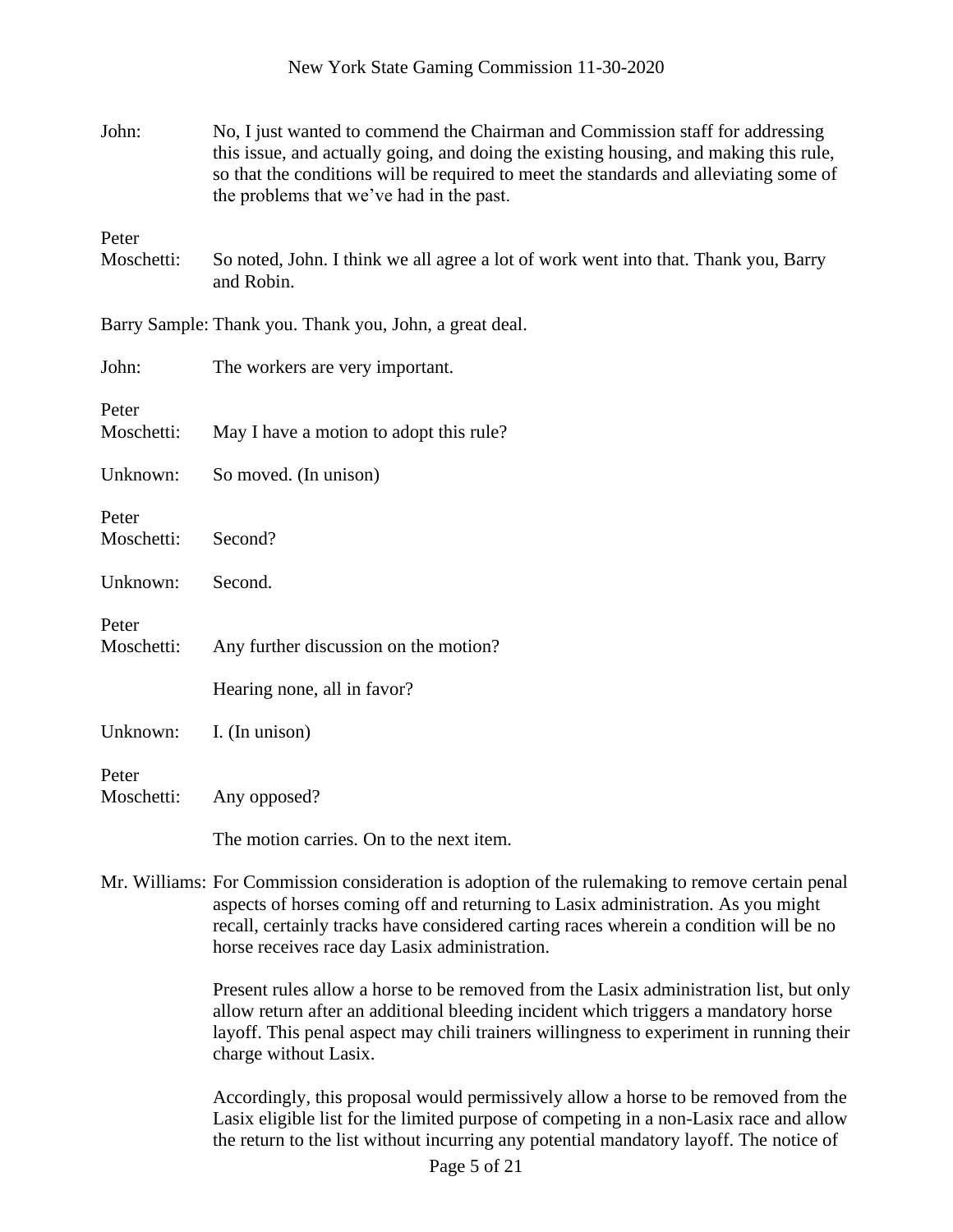|                     | this proposed rulemaking was published in the September 2 <sup>nd</sup> state registrar meaning<br>the public comment period for the proposed rule expired on November 2 <sup>nd</sup> . |
|---------------------|------------------------------------------------------------------------------------------------------------------------------------------------------------------------------------------|
|                     | One comment was received from Myra (P) which indicated support for adoption.<br>Staff recommends that the Commission adopt this rulemaking.                                              |
| Peter<br>Moschetti: | Any questions on the adoption of the rule regarding ______[00:10:10] otherwise<br>known as Lasix used in practice?                                                                       |
|                     | Hearing none, may I have a motion to adopt this rule?                                                                                                                                    |
| Unknown:            | So moved. (In unison)                                                                                                                                                                    |
| Peter<br>Moschetti: | Second?                                                                                                                                                                                  |
| Unknown:            | Second.                                                                                                                                                                                  |
| Peter<br>Moschetti: | Any discussion on the motion?                                                                                                                                                            |
|                     | There's none. All in favor?                                                                                                                                                              |
| Unknown:            | I. (In unison)                                                                                                                                                                           |
| Peter<br>Moschetti: | Any opposed?                                                                                                                                                                             |
|                     | Hearing none, the motion carries.                                                                                                                                                        |

Mr. Williams: For Commission consideration is adoption of a rule that would strengthen regulations related to exercise induced pulmonary hemorrhage or EIPH in thoroughbred racing. Under the proposed rule, trainers will be required to maintain a record of serious EIPH episodes which are defined by the universally used 1-4 grading system and epistaxis (SP) which is visible bleeding from the nostrils.

> Records created pursuant to the amended rule would be required to be maintained by trainers for four years unless given to a subsequent trainer, or owner, or reported to the Commission. The Commission would establish a reporting system to collect such information from trainers.

> For convenience of reporting, a trainer may delegate this reporting duty to their treating veterinarian. In general, the most salient portions of the rule proposal requires that a horse that is experienced a serious EIPH episode must be subjected to another endoscopic examination following their next race or workout and requires trainers to provide such information to subsequent owners, or their agents, or trainers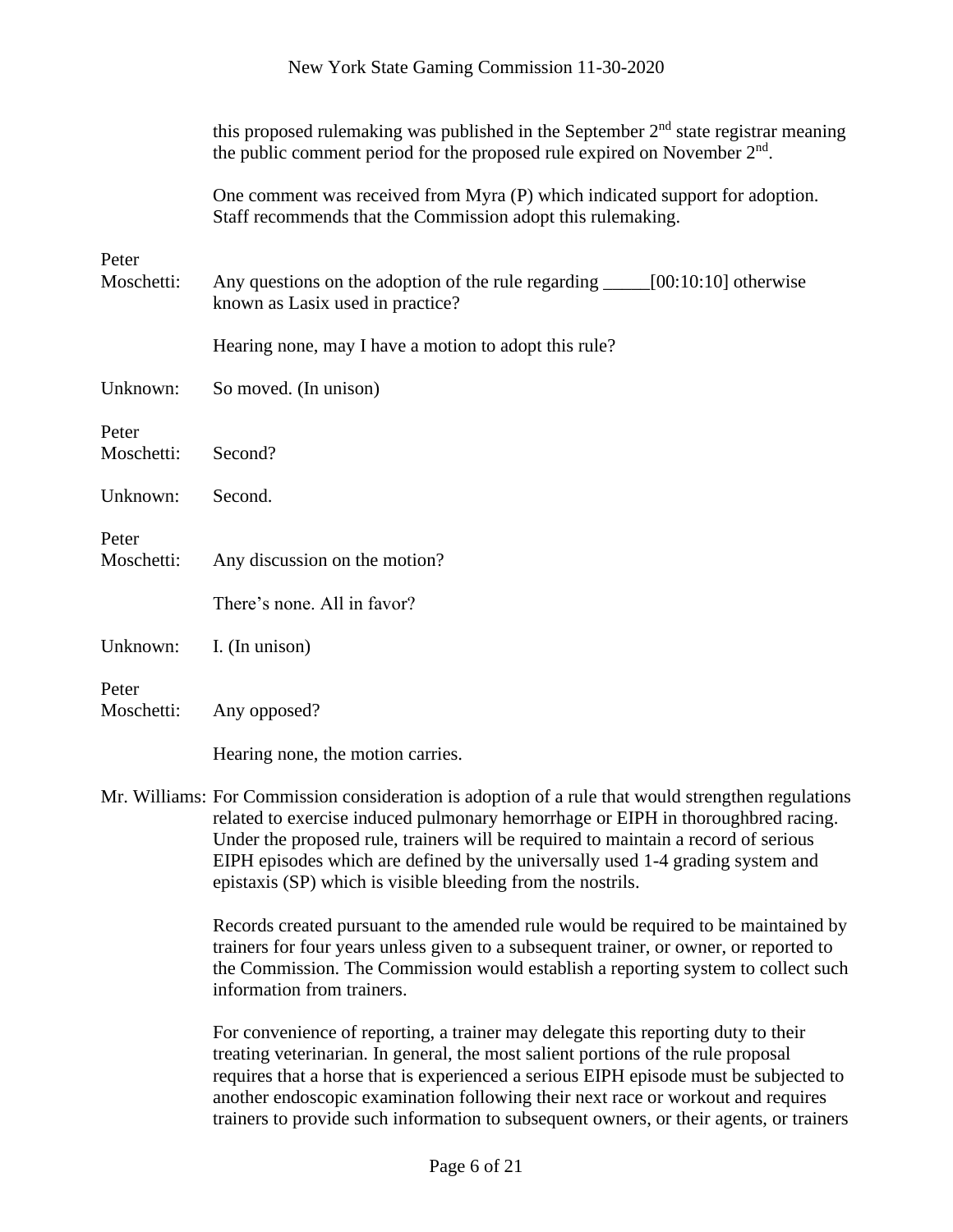|                     | New York State Gaming Commission 11-30-2020                                                                                                                                                                                                                                                                                                     |
|---------------------|-------------------------------------------------------------------------------------------------------------------------------------------------------------------------------------------------------------------------------------------------------------------------------------------------------------------------------------------------|
|                     | within 48 hours of a request for information unless the Commission has collected<br>and provided the information such as visible bleeding from the nostrils.                                                                                                                                                                                    |
|                     | The proposal would also follow the amendment rule required to be maintained—                                                                                                                                                                                                                                                                    |
| Peter<br>Moschetti: | We got a little back—there we go.                                                                                                                                                                                                                                                                                                               |
|                     | Mr. Williams: The proposal would also codify the standard practice of excluding a horse that<br>experiences epistaxis for a specific minimum time period. The Notice of Proposed<br>Rulemaking was published in the September $2nd$ state registrar meaning the public<br>comment period to the proposed rulemaking expired on November $2nd$ . |
|                     | One comment was received from Myra. Myra stated that, "While it's important the<br>objective of the proposed rule, an objective to the proposal is written since they<br>believed the proposal lacked in enforcement mechanism."                                                                                                                |
|                     | Staff disagreed that the proposal lacks an enforcement mechanism as racing law<br>Section 220.2 and Commission rules 4002.1C, 4002.9A and 4022.12 all authorize<br>appropriate penalties for administrative discretion and the judicatory process.                                                                                              |
|                     | Staff recommends that the Commission adopt this rulemaking.                                                                                                                                                                                                                                                                                     |
| Peter<br>Moschetti: | Any questions on the adoption of a rule regarding epistaxis pulmonary hemorrhage<br>protection for thoroughbred horses?                                                                                                                                                                                                                         |
|                     | Very good.                                                                                                                                                                                                                                                                                                                                      |
| Unknown:            | Hello?                                                                                                                                                                                                                                                                                                                                          |
| Peter<br>Moschetti: | May I have a motion to adopt this rule?                                                                                                                                                                                                                                                                                                         |
| Unknown:            | So moved.                                                                                                                                                                                                                                                                                                                                       |
| Peter<br>Moschetti: | Second?                                                                                                                                                                                                                                                                                                                                         |
| Unknown:            | Second.                                                                                                                                                                                                                                                                                                                                         |
| Peter<br>Moschetti: | Any discussion on the motion?                                                                                                                                                                                                                                                                                                                   |
| Unknown:            | Third.                                                                                                                                                                                                                                                                                                                                          |
| Peter<br>Moschetti: | Hearing none, but the third, all in favor?                                                                                                                                                                                                                                                                                                      |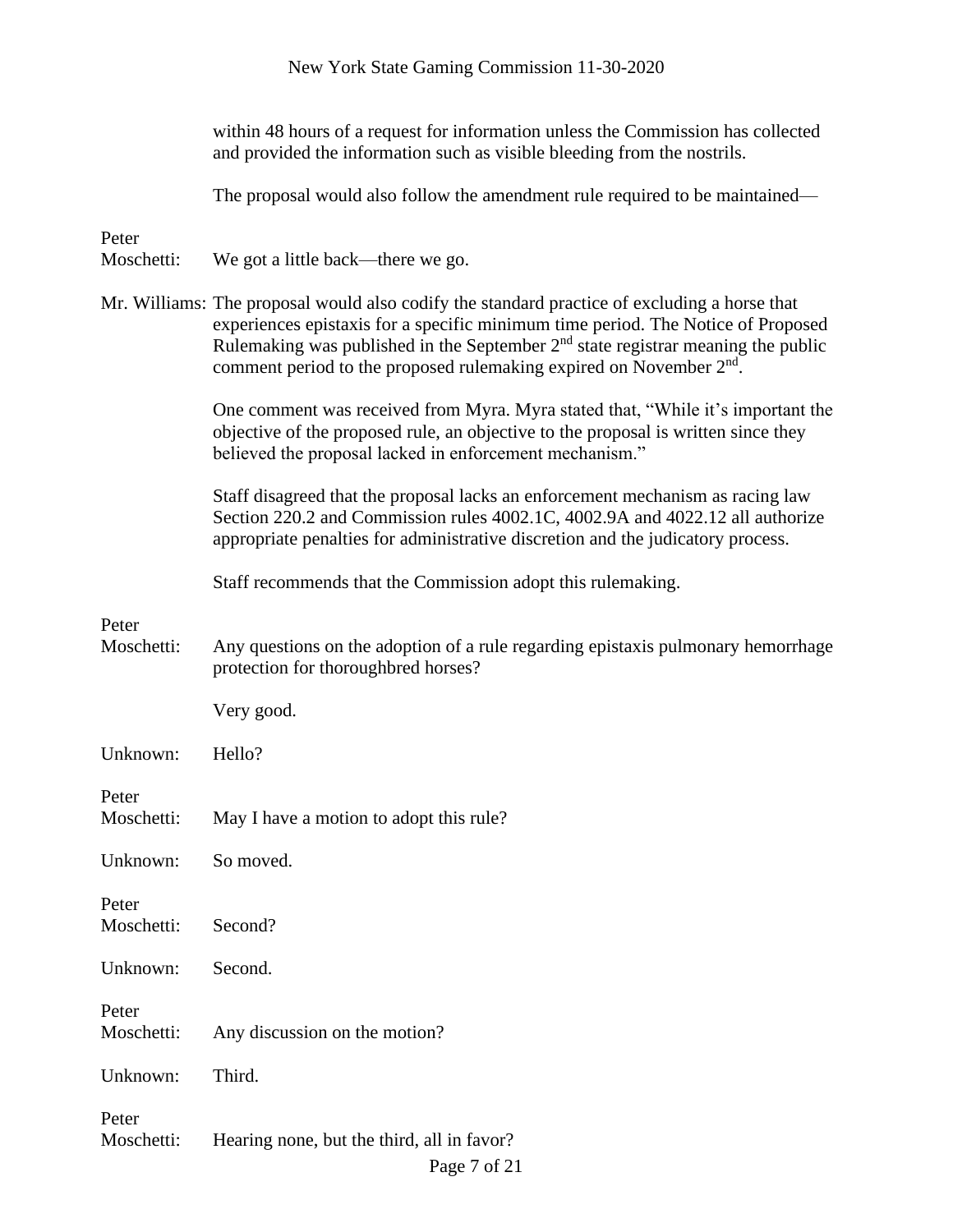| Unknown: |  | I. (In unison) |
|----------|--|----------------|
|----------|--|----------------|

Peter

Moschetti: Any opposed?

The motion carries.

Mr. Williams: For Commission consideration of the adoption of a new wager for harness racing. The wager to be called the Jackpot Super High Five requires the selection of the first five finishers of a single race in the correct order of finish. The entire pool would be paid to a better with a unique winning ticket if there is only one ticket.

> If there's not only one winning ticket, then the net pool would be spit into a major pool and a minor pool. The major pool would be a carryover into the next Jackpot Super High Five pool and the minor pool would be divided upon winning wagers. If there are no winning wagers, both the major pool and the minor pool would be carried over to the next Jackpot Super High Five pool.

> The rule would also provide for contingencies in the event that dead heat and races with fewer than five betting interests. The Triple Wager Rule would be renumbered to enhance the organization of the part.

The Notice of Proposed Rulemaking was published in the September  $2<sup>nd</sup>$  state registrar meaning the public comment period for the proposed rulemaking expired on November  $2<sup>nd</sup>$ . No comments were received.

Staff recommends the Commission adopts this rulemaking.

Peter

Moschetti: Any questions on this option of a rule regarding Jackpot Super High Five wagers for harness racing?

Hearing none, may I have a motion to adopt this rule?

| Unknown: So moved.  |                               |
|---------------------|-------------------------------|
| Peter<br>Moschetti: | Second?                       |
| Unknown:            | Second.                       |
| Peter<br>Moschetti: | Any discussion on the motion? |
|                     | Hearing none, all in favor?   |

Unknown: I. (In unison)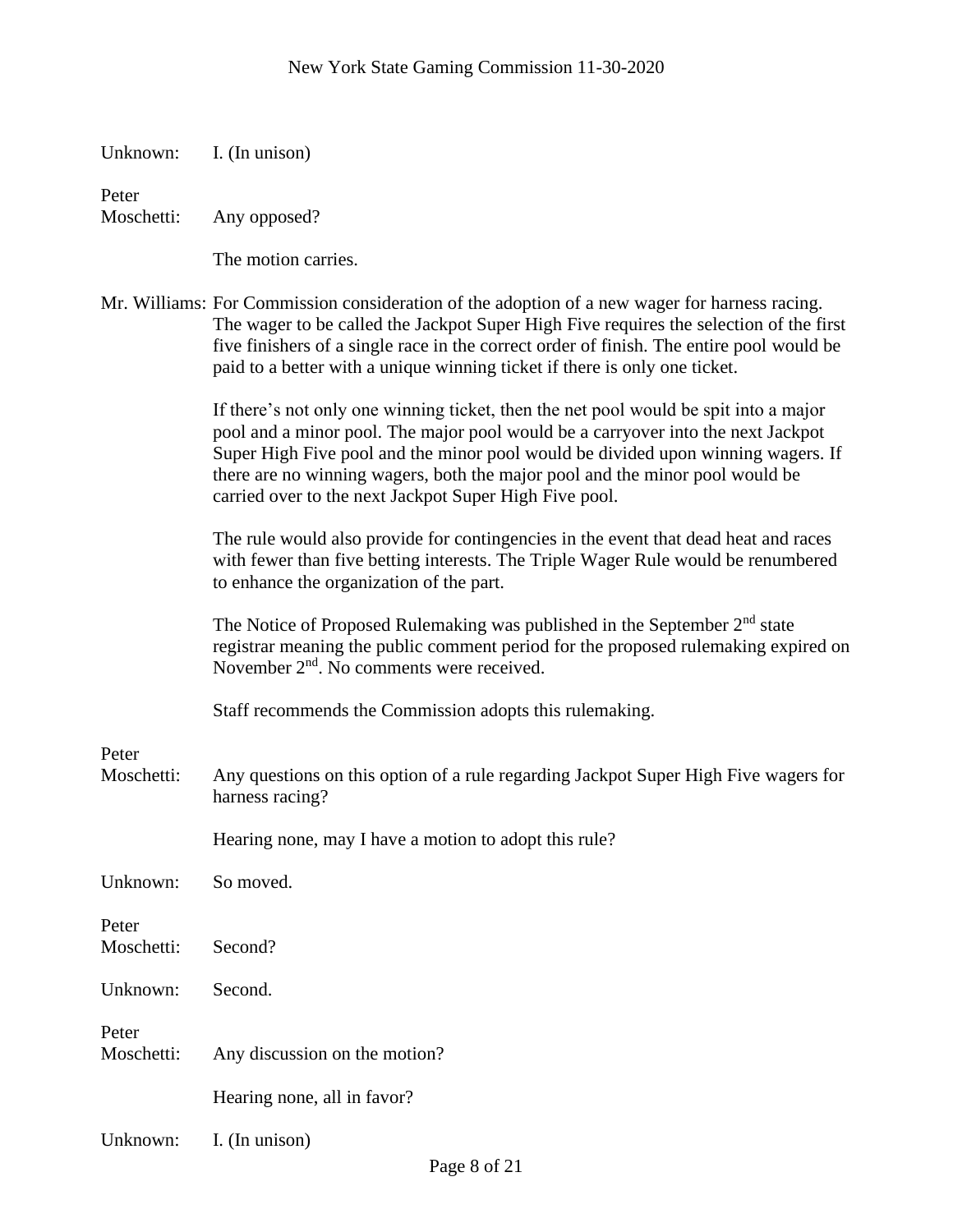| Peter<br>Moschetti: | Any opposed?                                                                                                                                                                                                                                                                                                                                                                                                        |
|---------------------|---------------------------------------------------------------------------------------------------------------------------------------------------------------------------------------------------------------------------------------------------------------------------------------------------------------------------------------------------------------------------------------------------------------------|
|                     | The motion carries.                                                                                                                                                                                                                                                                                                                                                                                                 |
|                     | Mr. Williams: For Commission consideration is the adoption of a new wager for harness racing.<br>The wager known as a Jackpot or Rainbow wager appeals to betters by giving a<br>larger prize when there is only one winning wager from a pool.                                                                                                                                                                     |
|                     | If there are more than one winning ticket, then the major portion of the day's pool is<br>paid out to those who selected six of six winners and the minor pool is added to the<br>carryover. The carryover gets paid out when there is a unique winning ticket, or<br>when there's an intermediate, or final distribution as approved by the Commission<br>which would typically occur at the end of a racing meet. |
|                     | The Notice of Proposed Rulemaking was published on September $2nd$ in the state<br>registrar meaning the public comment period expired on November 2 <sup>nd</sup> . No<br>comments were received.                                                                                                                                                                                                                  |
|                     | Staff recommends that the Commission adopt this rulemaking.                                                                                                                                                                                                                                                                                                                                                         |
| Peter<br>Moschetti: | Any questions on the adoption of a rule regarding a Pick Six Jackpot wager for<br>harness racing?                                                                                                                                                                                                                                                                                                                   |
|                     | Hearing none, may I have a motion to adopt this rule?                                                                                                                                                                                                                                                                                                                                                               |
| Unknown:            | So moved.                                                                                                                                                                                                                                                                                                                                                                                                           |
| Peter<br>Moschetti: | Second?                                                                                                                                                                                                                                                                                                                                                                                                             |
| Unknown:            | Second.                                                                                                                                                                                                                                                                                                                                                                                                             |
| Peter<br>Moschetti: | Any discussion on the motion?                                                                                                                                                                                                                                                                                                                                                                                       |
|                     | Hearing none, all in favor?                                                                                                                                                                                                                                                                                                                                                                                         |
| Unknown:            | I. (In unison)                                                                                                                                                                                                                                                                                                                                                                                                      |
| Peter<br>Moschetti: | Any opposed?                                                                                                                                                                                                                                                                                                                                                                                                        |
|                     | The motion carries.                                                                                                                                                                                                                                                                                                                                                                                                 |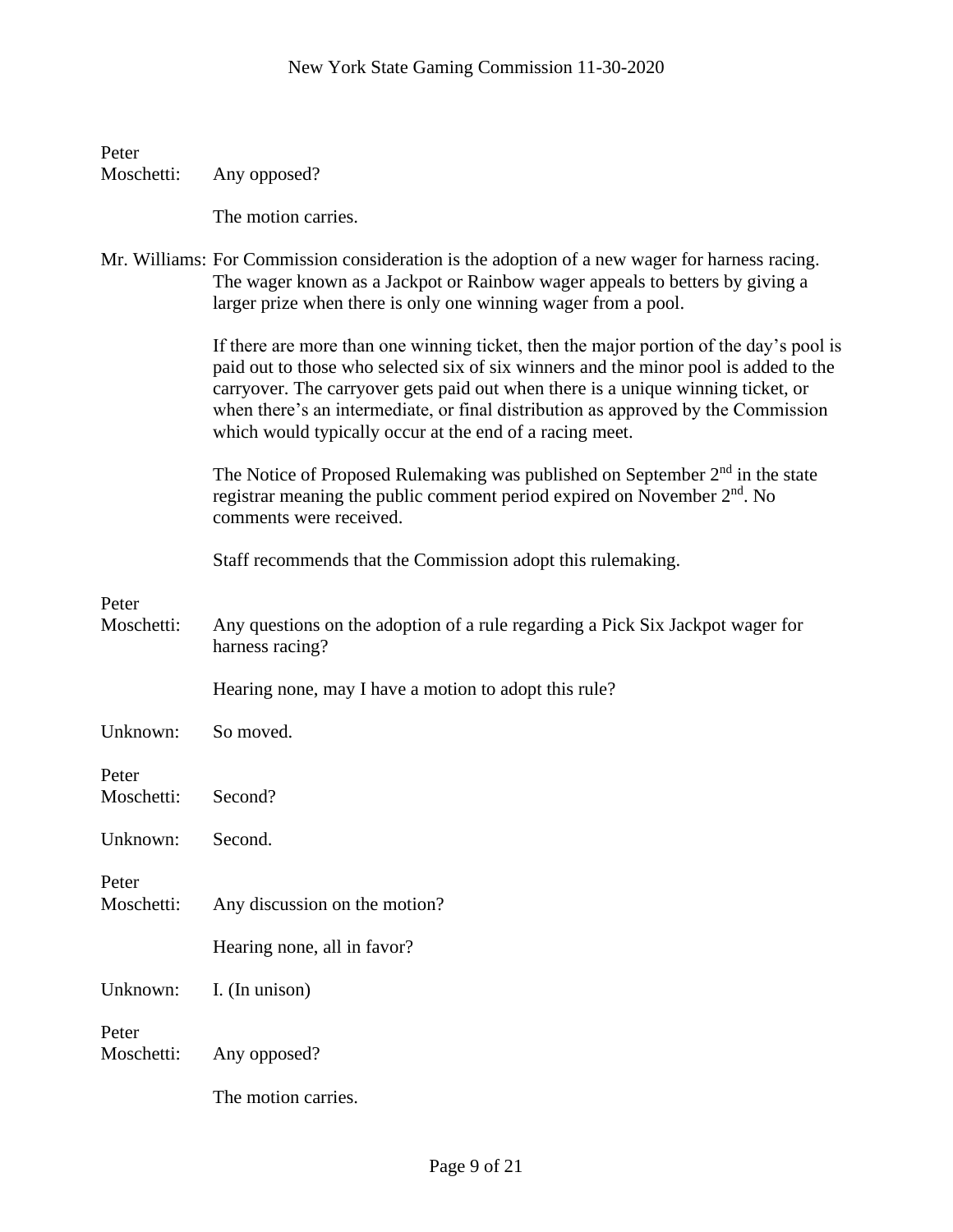Mr. Williams: For Commissioner consideration is the adoption of a rulemaking that may be fully referenced as Rider Licensing Health and Safety Package. The proposal is designed to strengthen the health and fitness protection and upgrade the licensing requirements for jockeys, apprentice jockeys, exercise riders, and outriders who ride in thoroughbred or steeple chase horses.

> Several aspects of licensure are currently applied to riders and will be made explicit including demonstrative familiarity with horse care, and general horsemanship, and not permitting an injured or sick person to return to work without appropriate clearance.

> The proposal also creates a rider fitness component that details the kind of medical issues that must be disclosed and subjected to a medical examination and clearance before a rider may be licensed. A key aspect of the rulemaking is to require every rider to document their baseline concussive status, to undergo another sports concussive assessment tool or SCAT examination after any fall from a horse or possible head injury, and to make a permanent record of all SCAT exemptions.

The proposal also creates a mandatory Fitness to Return to Ride Program to require an appropriate medical examination and clearance before a rider may return to riding after a concussion or other significant medical issue. Riders will also be required to carry a medical information card that will help medical providers locate the riders prior medical history and provide appropriate medical care.

Finally, the proposal requires a commission license. Not just one from the National Steeple Chase Association, but Steeple Chase jockeys. Wisely improve health and fitness standards to them, and precludes inexperienced Steeple Chase jockeys from participating in the most competitive and dangerous races with pari-mutuel wagering.

The Notice of Proposed Rulemaking was published in the September  $2<sup>nd</sup>$ , 2002 state registrar meaning the public comment period for the proposed rulemaking expired on November 2<sup>nd</sup>. No public comments were received.

Staff recommends that the Commission adopt this rulemaking.

Peter

Moschetti: Any questions on the adoption of a rule regarding medical fitness in thoroughbred horse riders steeple chase jockeys.

Hearing no discussion, may I have a motion to adopt this rule?

Unknown: So moved.

Peter Moschetti: Second?

Unknown: Second.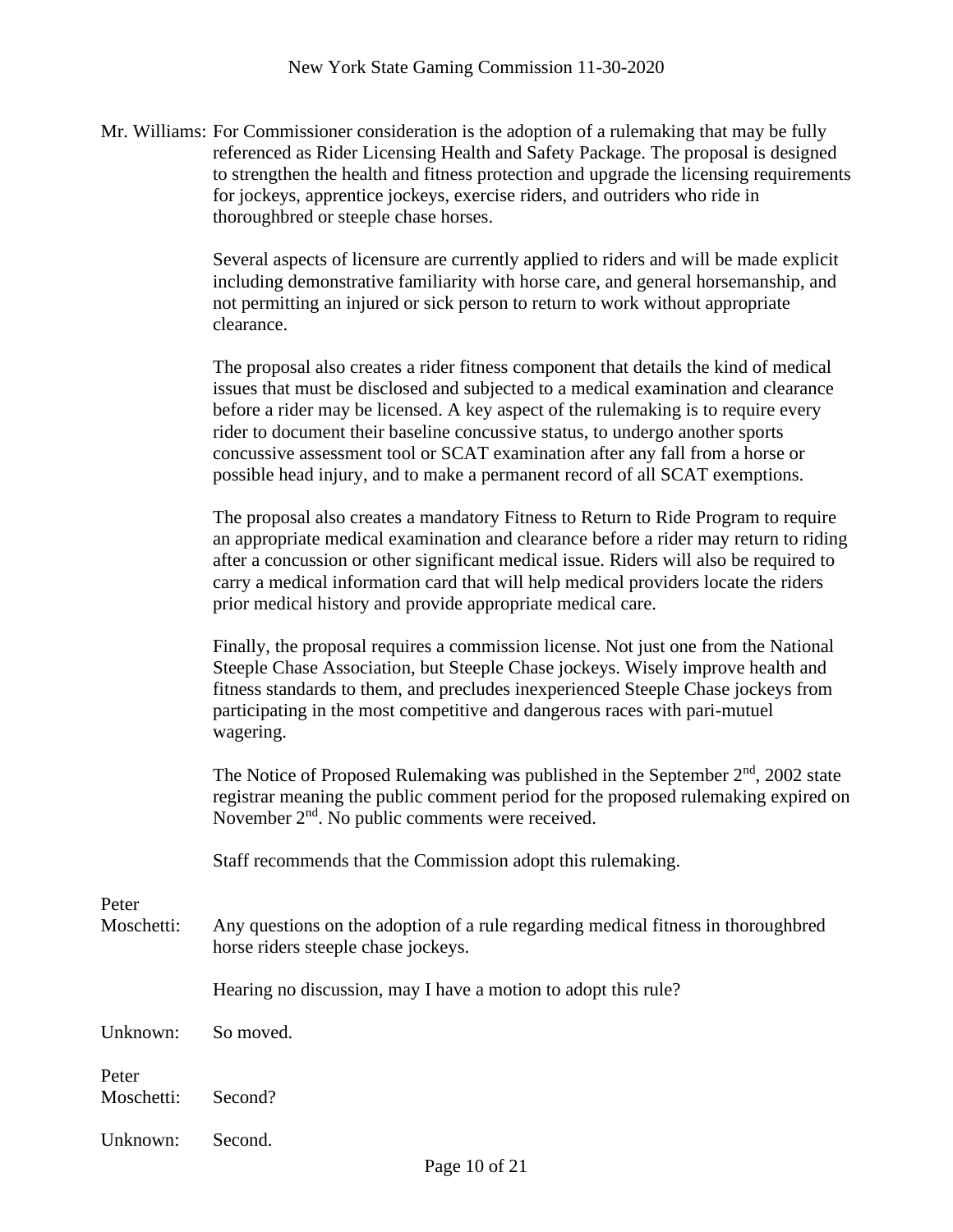| Peter<br>Moschetti: | Any discussion on the motion?                                                                                                                                                                                                                                                                                                               |
|---------------------|---------------------------------------------------------------------------------------------------------------------------------------------------------------------------------------------------------------------------------------------------------------------------------------------------------------------------------------------|
|                     |                                                                                                                                                                                                                                                                                                                                             |
|                     | Hearing none, all in favor?                                                                                                                                                                                                                                                                                                                 |
| Unknown:            | I. (In unison)                                                                                                                                                                                                                                                                                                                              |
| Peter<br>Moschetti: | Any opposed?                                                                                                                                                                                                                                                                                                                                |
|                     | The motion carries. Next item?                                                                                                                                                                                                                                                                                                              |
|                     | Mr. Williams: For Commission consideration are adoption of amendments to rules governing the<br>Triple Wager Rule in harness racing. The Triple Wager requires a selection of the<br>first three finishers in a single race in the correct order of finish.                                                                                 |
|                     | The proposed amendment would reduce the minimum number of entries in a race for<br>which the triple is permitted from 6-5. Other stylists taking clarifying amendments<br>are also proposed for consistency with other rules. The rule would also be<br>renumbered to accommodate the previously approved Jackpot Super High Five<br>Wager. |
|                     | The Notice of Proposed Rulemaking was published in the September 2 <sup>nd</sup> state<br>registrar meaning the public comment period for the proposed rule expired on<br>November 2 <sup>nd</sup> . No comments were received.                                                                                                             |
|                     | Staff recommends that the Commission adopt this rulemaking.                                                                                                                                                                                                                                                                                 |
| Peter               |                                                                                                                                                                                                                                                                                                                                             |
| Moschetti:          | Any questions on the adoption of a rule regarding Triple Wager in harness racing?                                                                                                                                                                                                                                                           |
|                     | Hearing none, may I have a motion to adopt this rule?                                                                                                                                                                                                                                                                                       |
| Unknown:            | So moved. (In unison)                                                                                                                                                                                                                                                                                                                       |
| Peter<br>Moschetti: | Second?                                                                                                                                                                                                                                                                                                                                     |
| Unknown:            | Second.                                                                                                                                                                                                                                                                                                                                     |
| Peter<br>Moschetti: | Any discussion on the motion?                                                                                                                                                                                                                                                                                                               |
|                     | Hearing none, all in favor?                                                                                                                                                                                                                                                                                                                 |
| Unknown:            | I. (In unison)                                                                                                                                                                                                                                                                                                                              |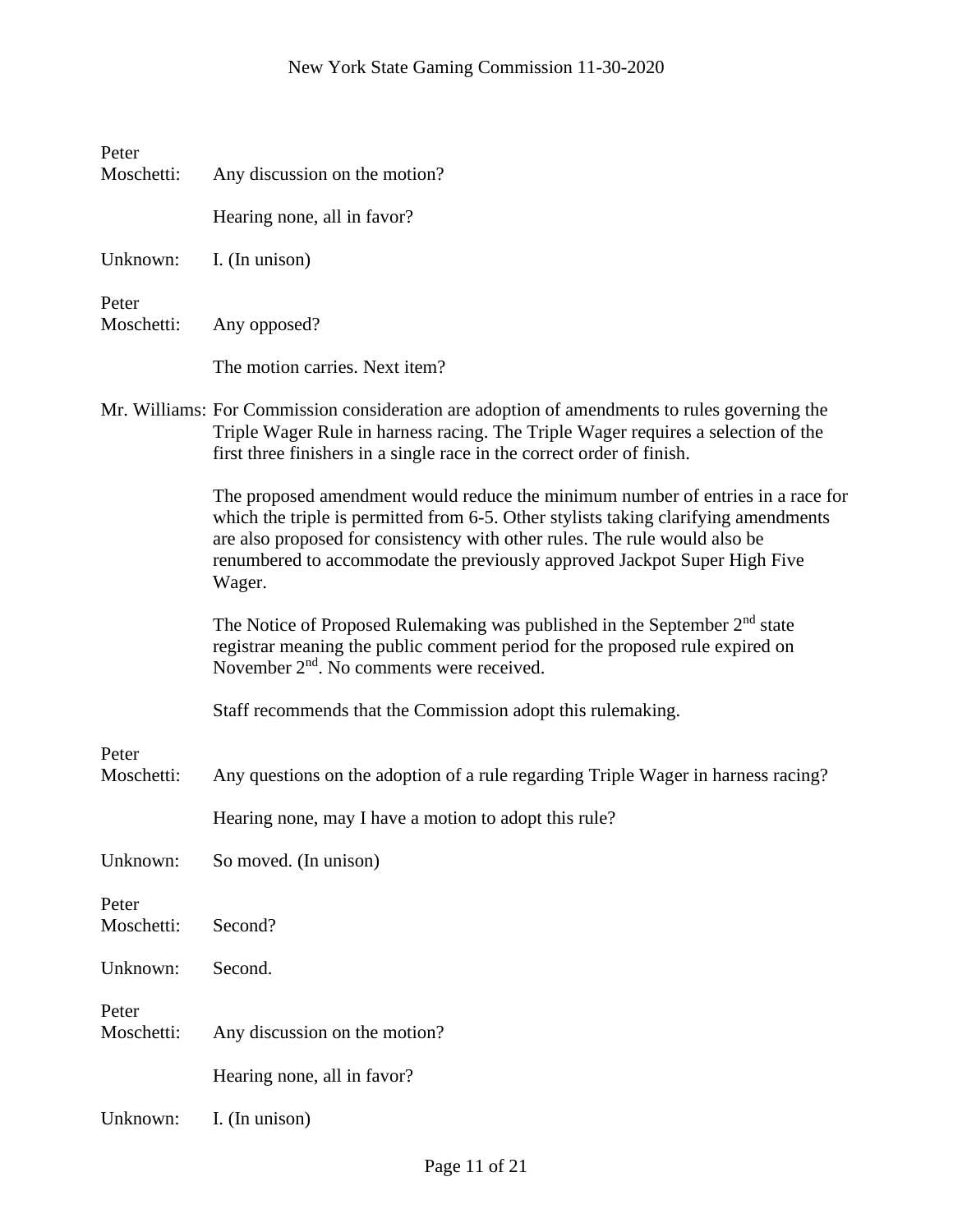| Peter               |                                                                                                                                                                                                                                                                                                                                                                             |
|---------------------|-----------------------------------------------------------------------------------------------------------------------------------------------------------------------------------------------------------------------------------------------------------------------------------------------------------------------------------------------------------------------------|
| Moschetti:          | Any opposed?                                                                                                                                                                                                                                                                                                                                                                |
|                     | The motion carries.                                                                                                                                                                                                                                                                                                                                                         |
|                     | Mr. Williams: For Commission consideration is adoption of a rule that requires thoroughbred<br>trainers to keep a record of medications administered by the trainer after having been<br>dispensed by veterinarians. Veterinary records available generally contain no record<br>of administration.                                                                         |
|                     | This proposal exempts anti-ulcer medications commonly added to tea and other non-<br>injectable drugs rated harmless by the Association of Racing Commissioners<br>International. The proposal would also allow the Commission to require trainers to<br>keep such records in a particular form and to make records available for inspection<br>for a period of six months. |
|                     | This Notice of Proposed Rulemaking was published in the September 2 <sup>nd</sup> state<br>registrar meaning the public comment period expired on November 2 <sup>nd</sup> . No<br>comments were received.                                                                                                                                                                  |
|                     | Staff recommends that the Commission adopt this proposed rulemaking.                                                                                                                                                                                                                                                                                                        |
| Peter<br>Moschetti: | Are there any questions on the adoption of a rule regarding the requiring of a law<br>that drugs administered by thoroughbred horse trainers?                                                                                                                                                                                                                               |
|                     | Hearing none, may I have a motion to adopt this rule?                                                                                                                                                                                                                                                                                                                       |
| Unknown:            | So moved.                                                                                                                                                                                                                                                                                                                                                                   |
| Unknown:            | Second.                                                                                                                                                                                                                                                                                                                                                                     |
| Unknown:            | I couldn't<br>$[00:22:25]$ .                                                                                                                                                                                                                                                                                                                                                |
| Unknown:            | Second.                                                                                                                                                                                                                                                                                                                                                                     |
| Peter<br>Moschetti: | Any discussion on the motion?                                                                                                                                                                                                                                                                                                                                               |
|                     | Hearing none, all in favor?                                                                                                                                                                                                                                                                                                                                                 |
| Unknown:            | I. (In unison)                                                                                                                                                                                                                                                                                                                                                              |
| Peter<br>Moschetti: | Any opposed?                                                                                                                                                                                                                                                                                                                                                                |
|                     | The motion carries. Next item?                                                                                                                                                                                                                                                                                                                                              |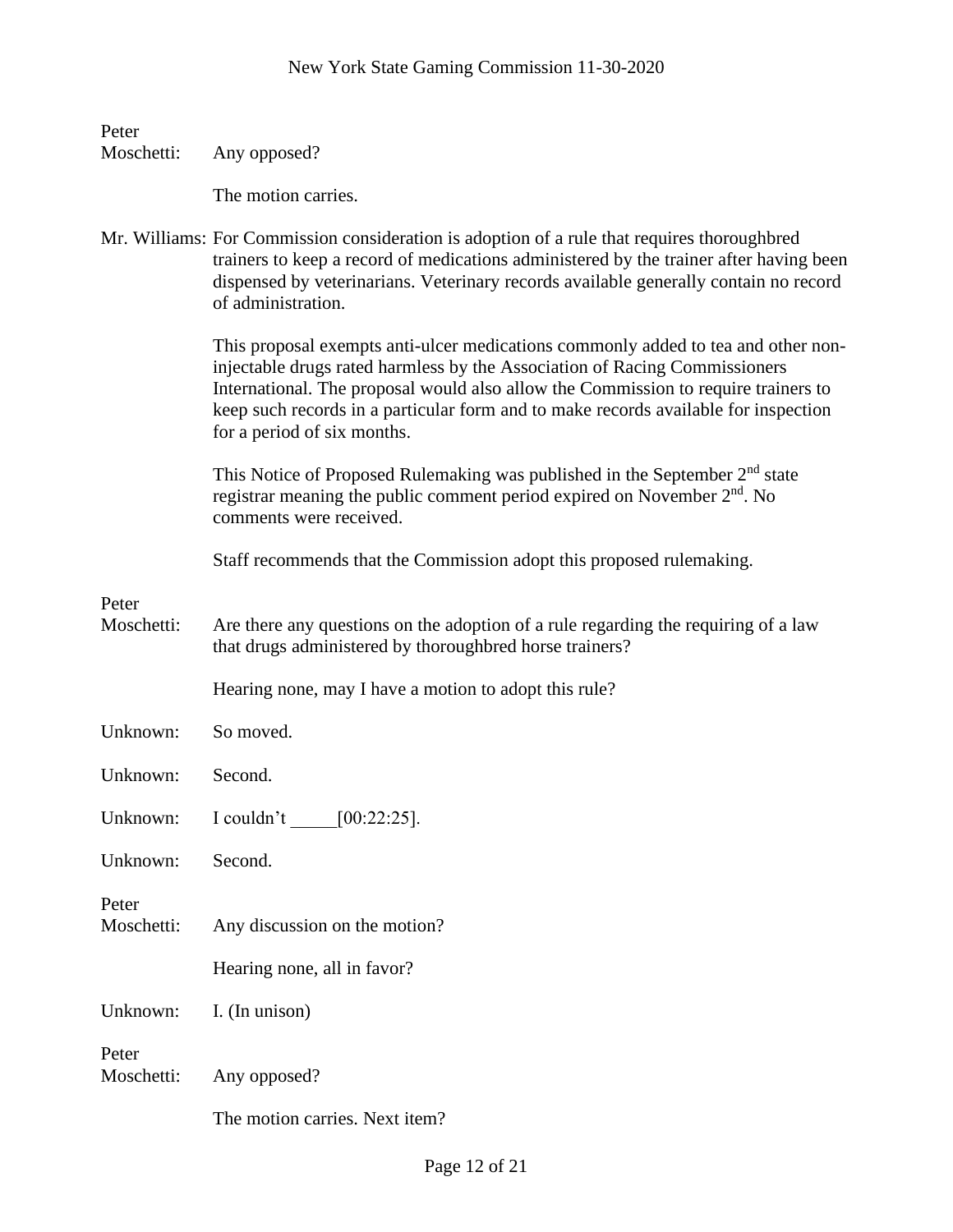Mr. Williams: For Commission consideration is adoption of a rule restricting the administration to thoroughbred horses of non-steroidal anti-inflammatory drugs or NSAIDs such that only one clinical dose may be administered during the week before the horse races.

> The proposal would limit the administration to an intravenous treatment and adopt stricter thresholds for the two most commonly used NSAIDs—Lamixin (SP) and Phenylbutazone. As has been recommended by the Racing Medication and Testing Consortium, an adopted is a model rule by the Association of Racing Commissioners International.

The proposal also reduces the list of NSAIDs that could be administered lawfully within one week before horseraces to only three by eliminating the NSAIDs that are not widely used and for which the appropriate laboratory threshold is unclear. Current rules permit the use of two NSAIDs from among a list of six NSAIDs allowed during the week before a horse races if one is not used within 96 hours of the race and the other is administered outside 48 hours.

The Notice of Proposed Rulemaking was proposed in the September  $2<sup>nd</sup>$  State Registrar meaning the public comment area to the proposed rule expired on November 2nd. No comments were received.

Staff recommends the Commission adopt this rulemaking.

Peter

Moschetti: Any questions on the adoption of a rule regarding restricting NSAID use in a thoroughbred race?

Hearing none, may I have a motion to adopt this rule? Anyone?

Unknown: So moved.

Peter

- Moschetti: Second? Unknown: Second. (In unison) Peter
- Moschetti: Any discussion on the motion?

Hearing none, all in favor?

Unknown: I. (In unison).

Peter Moschetti: Any opposed?

The motion carries. Next item?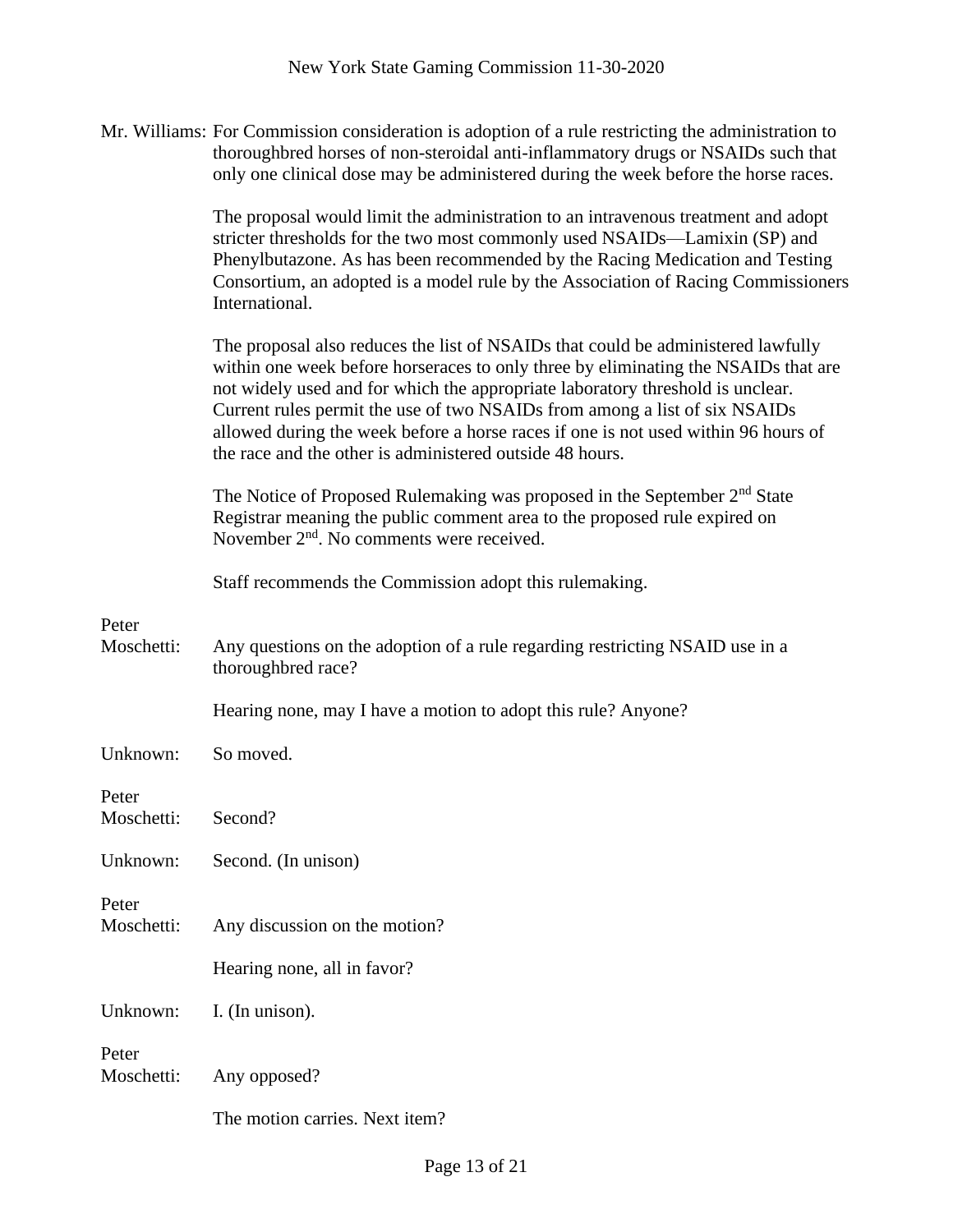Mr. Williams: For Commission consideration is adoption of a rule that would apply wagering restrictions to certain employees of casino vendor registrants identical to restrictions that apply to employees of the casino. Under state laws and regulations, a casino key employee may not wager to any casino in the state nor may any other casino employee directly involved in the conduct of gaming operations, or who holds a gaming employee registration in the same casino where they are employed, or in any owned, or operated in the employing casino, or an affiliate.

> The public comment period expired on November  $2<sup>nd</sup>$ , 2020. One public comment was received from Rivers Casino & Resort. They opposed the proposal. Rivers raised general concerns about restricting play rating that it's a vendor [00:25:35] under the applicable licensing and registration standard.

The employee should be deemed to have the character and financial stability to gamble as a casino patron and argued that the vendor employee involved in gaming operations would have no advantage in the playing of games over other patrons.

Rivers also asserted the potential difficulty with rule application writing that their employees would have difficulty enforcing such a gaming restriction as they would not know who a vendor employee might be. They also raised a concern with enforcement responsibility questioning whether a licensed casino might jeopardize their license if a vendor employee violated the restriction.

Rivers also objected to the concept of appearance of impropriety being used with the Commission's regulatory impact statement arguing that the term is antiquated, and that patrons would not likely ever know that a prohibited employee was playing, and that the concept should not apply to private businesses.

Finally, Rivers asserted that there would be a cost to the rule in so far as restricting a potential patron from playing would mean a casino would forgo gaming revenue. And as a result, the state would lose tax revenue.

The purpose of the proposed rule is to standardize gaming restrictions by treating all persons who perform gaming related roles at a casino similarly whether employed by the casino itself or by a casino vendor. Restricting certain employees from gambling advances the policy of promoting public confidence in the integrity of gaming.

A casino employee gambling and winning at a casino has the potential to diminish public confidence in the fairness of the gaming activity even if in fact, there is no actual advantage to the casino employee who plays.

While we appreciate that each licensed vendor employee has been qualified under the applicable licensing and registration standards, staff notes that the standards are to perform the role of servicing a casino and not standards for participating in gaming.

As to revenue implications, staff does not believe that revenue calculations should drive an integrity related rule. We note that the casinos presently forgo revenue when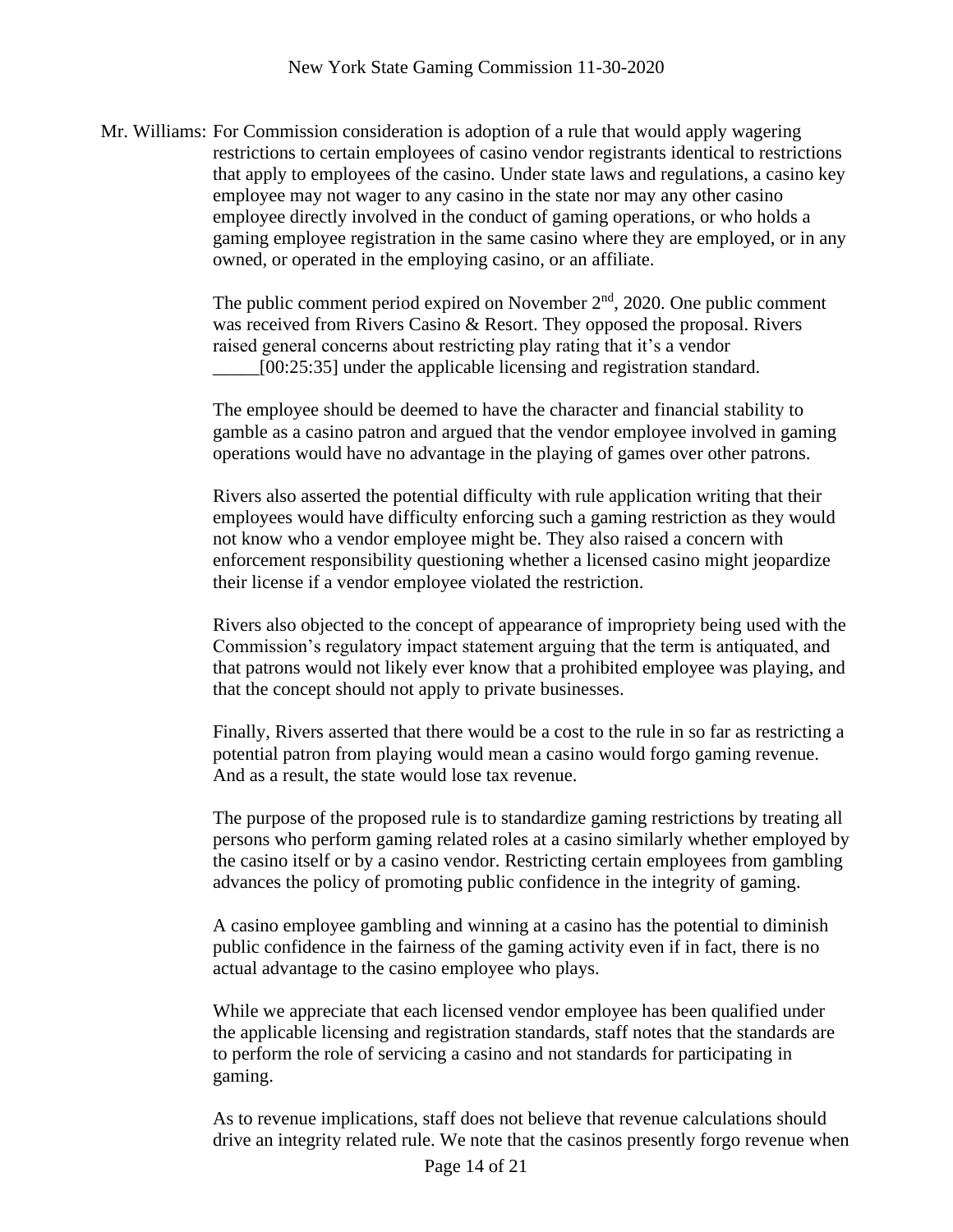|                     | they comply with other wagering restrictions such as from underaged patrons, self-<br>excluded persons, involuntarily excluded persons, and their own employees.                                                                                                                                                         |
|---------------------|--------------------------------------------------------------------------------------------------------------------------------------------------------------------------------------------------------------------------------------------------------------------------------------------------------------------------|
|                     | Finally, staff believes that enforcement of this rule would be a joint responsibility of<br>the Commission, its licensees and the restricted employees. The restricted employee,<br>and the vendor, and the casino might be culpable for a violation depending on the<br>facts and circumstances of any given violation. |
|                     | Staff recommends that the Commission adopt this proposed rule.                                                                                                                                                                                                                                                           |
| Peter<br>Moschetti: | Are there any questions on the adoption of a rule regarding restrictions on wagering                                                                                                                                                                                                                                     |
|                     | by key employees to all vendors?                                                                                                                                                                                                                                                                                         |
| Unknown:            | No.                                                                                                                                                                                                                                                                                                                      |
| Peter<br>Moschetti: | Hearing no discussion, may I have a motion to adopt this rule?                                                                                                                                                                                                                                                           |
| Unknown:            | So moved.                                                                                                                                                                                                                                                                                                                |
| Peter<br>Moschetti: | Second?                                                                                                                                                                                                                                                                                                                  |
| Unknown:            | Second. (In unison)                                                                                                                                                                                                                                                                                                      |
| Peter<br>Moschetti: | Any discussion on the motion?                                                                                                                                                                                                                                                                                            |
|                     | Hearing none, all in favor?                                                                                                                                                                                                                                                                                              |
| Unknown:            | I. (In unison)                                                                                                                                                                                                                                                                                                           |
| Peter<br>Moschetti: | Any opposed?                                                                                                                                                                                                                                                                                                             |
|                     | The motion carries. Next item?                                                                                                                                                                                                                                                                                           |
|                     | Mr. Williams: For Commission consideration is adoption of revisions to the Thoroughbred Out of<br>Competition Sample Collection Rule intended to conform our existing rule to the<br>national model rule of the Association of Racing Commissioners International.                                                       |
|                     | In general, the Out of Competition rule protects race integrity by making it possible<br>to collect samples from horses that are engaged in horse racing, but are not entered to                                                                                                                                         |

race or on the grounds of a licensed racetrack. But samples allow the Commission to detect administration's racehorses of drugs in violation of Commission rules particularly potent doping agents that would increase red blood cells, drugs that mask pain or increase a horse's ability to race beyond its natural limits.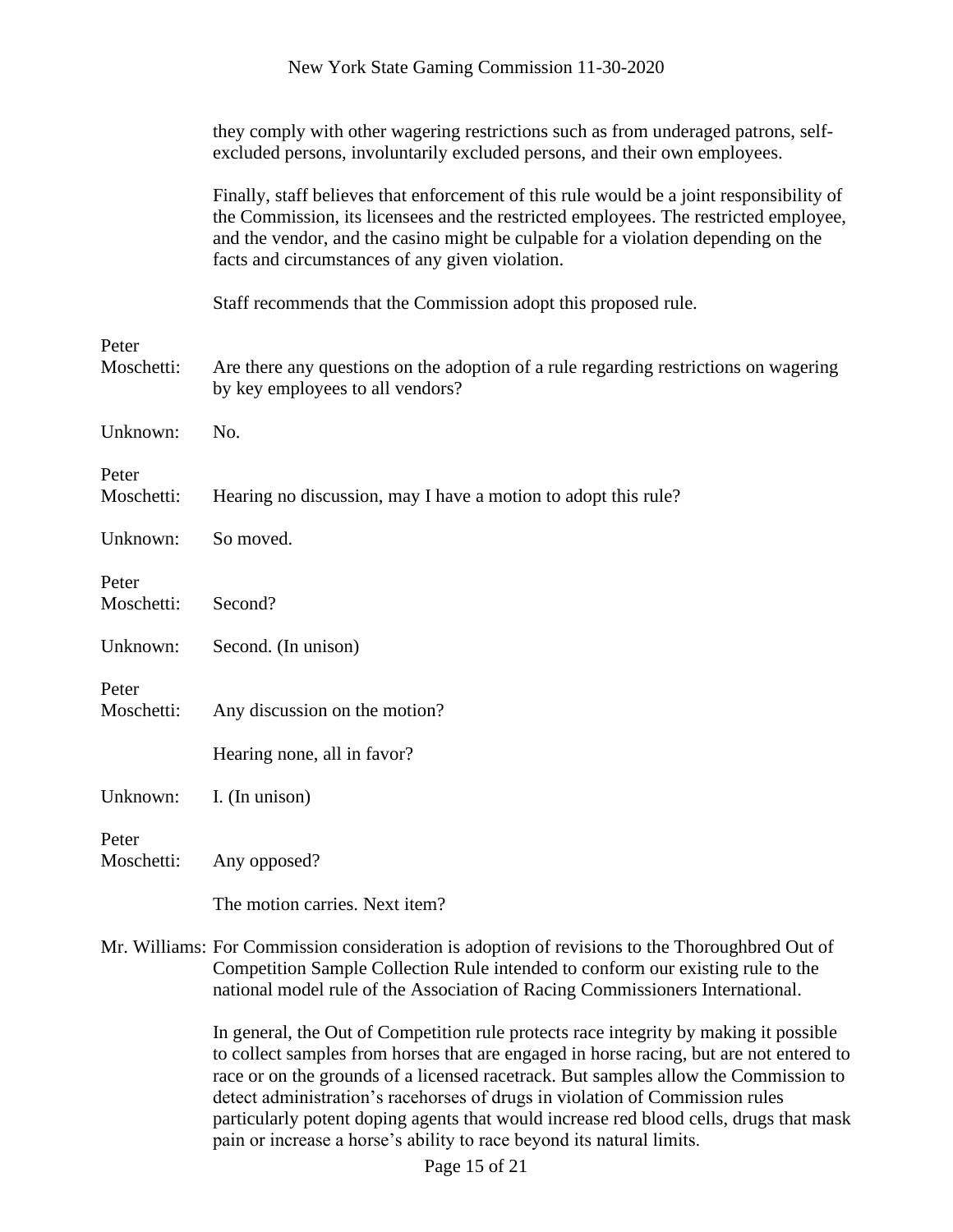|                     | The Notice of Proposed Rulemaking was published in the September $2nd$ state<br>registrar meaning the public comment period for the opposed rule expired on<br>November $2nd$ . No public comments were received.                                                                                                                 |
|---------------------|-----------------------------------------------------------------------------------------------------------------------------------------------------------------------------------------------------------------------------------------------------------------------------------------------------------------------------------|
|                     | Staff recommends that the Commission adopt this rulemaking.                                                                                                                                                                                                                                                                       |
| Peter<br>Moschetti: | Are there any questions on the adoption of a rule regarding the amendment of the<br>Out of Competition testing rule for thoroughbred racing?                                                                                                                                                                                      |
|                     | Hearing none, may I have a motion to adopt this rule?                                                                                                                                                                                                                                                                             |
| Unknown:            | Motion.                                                                                                                                                                                                                                                                                                                           |
| Peter<br>Moschetti: | Second?                                                                                                                                                                                                                                                                                                                           |
| Unknown:            | Second. (In unison)                                                                                                                                                                                                                                                                                                               |
| Peter<br>Moschetti: | Any discussion on the motion?                                                                                                                                                                                                                                                                                                     |
|                     | Hearing none, all in favor?                                                                                                                                                                                                                                                                                                       |
| Unknown:            | I. (In unison)                                                                                                                                                                                                                                                                                                                    |
| Peter<br>Moschetti: | Any opposed?                                                                                                                                                                                                                                                                                                                      |
|                     | The motion carries.                                                                                                                                                                                                                                                                                                               |
|                     | Mr. Williams: For Commission consideration is a rulemaking proposal to control the improper use<br>of the bronchial dilator Clenbuterol (SP). Clenbuterol is a Beta 2 antagonist that in<br>the United States is not approved for human use and it's only approved in horses to<br>treat lower airway disease.                    |
|                     | Clenbuterol has a secondary motive action, a repartitioning effect that causes the<br>body to build more muscle and reduce the fat content of the body. This effect may<br>last for two months after a treatment is discontinued.                                                                                                 |
|                     | Though it is unclear whether long-term use will improve race performance, the<br>potential to abuse the drug for a performance enhancing effect is undeniable. Staff<br>notes that the World Anti-Doping Agency and the International Olympic Committee<br>have banned its use in human athletes as a performance enhancing drug. |
|                     | Due to its potential use as a performance enhancing drug, Clenbuterol has been<br>regulated by the Commission. With thoroughbred horses, the Commission allows the                                                                                                                                                                |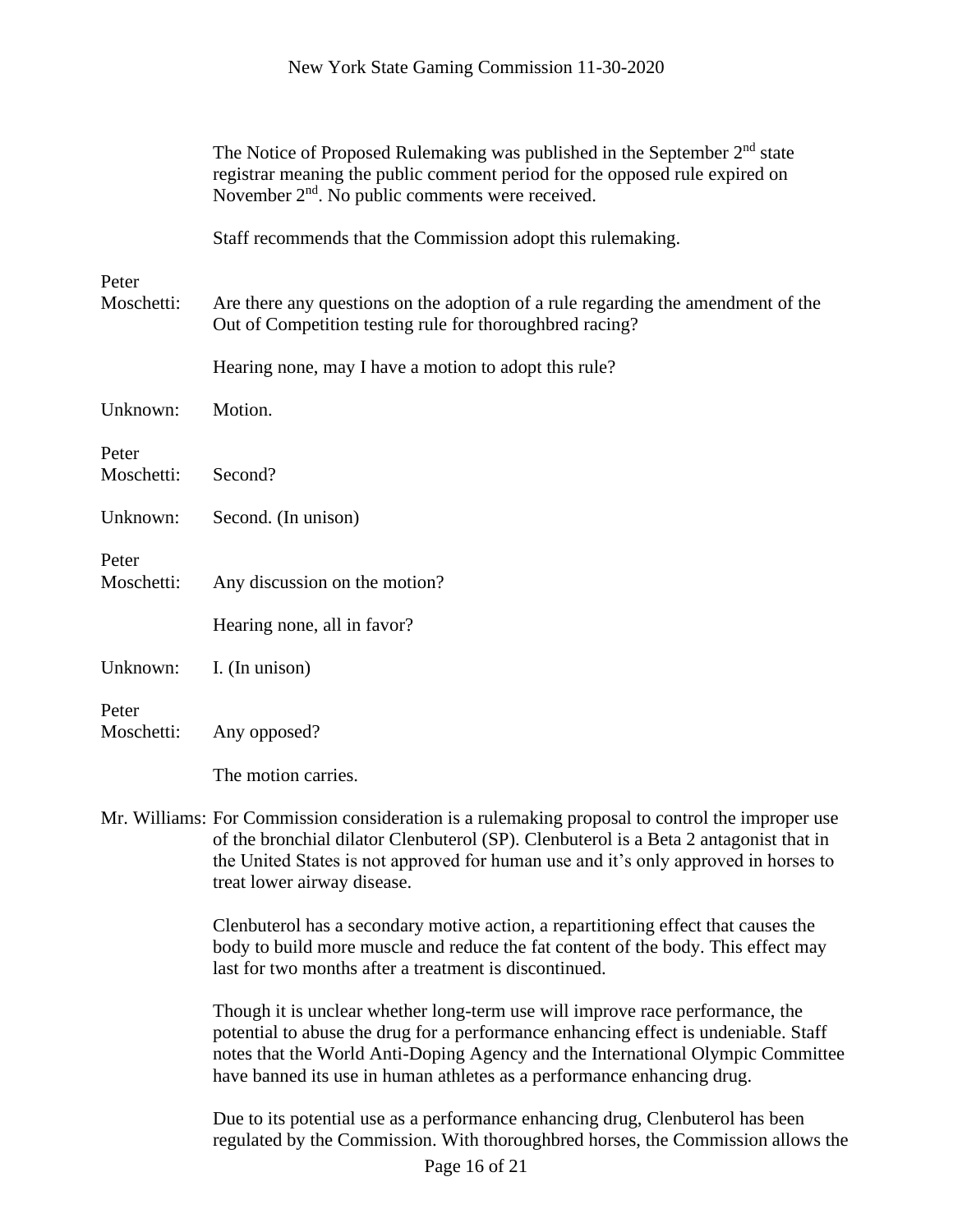use of Clenbuterol under a therapeutic use exemption. Commission rules provide that a horse may not race for at least 14 days following Clenbuterol administration. This requires a prescription by an attending veterinarian and recommendation in veterinary records.

With standard bred horses, Clenbuterol administration also requires a prescription by an attending veterinarian and recommendation in veterinary records. But its administration is allowed until 96 hours before scheduled post-time of the race in which the treated horse is to compete. This is allowed since harness horses generally race weekly which exposes a horse to drug testing that identifies Clenbuterol administrations within the preceding two weeks through urinalysis and 96 hours of positive testing.

The standard bred rule also provides an exception for horses required to qualify without performance within 30 days or which has not yet raced after qualifying. These horses may not race at all for at least 14 days following an administration of Clenbuterol.

If the harness horse does not race for 30 days, it is subject to the 14 days following Clenbuterol administration prohibition. This rulemaking proposal regarding the acceptable use of Clenbuterol was born from data analyzed by Equine Medical Director Scott Palmer who reviewed out of competition samples from horses trained by individuals indicted by the U.S. government this past March.

Recall that each horse was required to submit a hair sample to be tested for prohibited and impermissible substances prior to the horse being allowed to return to racing. The review for Clenbuterol was administered to a substantial number of these horses without evidence of a medical prescription.

Following Dr. Palmer's presentation of his findings at a meeting attended by more than 60 stakeholder leaders as part of the Mid-Atlantic Strategic Plan to Reduce Equine fatalities, the Mid-Atlantic racing stakeholders unanimously approved the proposal to have jurisdiction to consider implementation of a new Clenbuterol rule designed to significantly reduce its improper use.

Maryland began its rulemaking process on October 22<sup>nd</sup> and will extend a similar rule to both thoroughbreds and standard breeds. Pennsylvania has indicated it will soon commence regulatory change and it is expected that Delaware, New Jersey and Virginia will also consider the rule proposal.

Less Virginia indicated that they would change their rule through its legislature where the approval is required. This proposed rulemaking will require written regulatory approval before a horse in racing or in training may be treated with a prescribed Clenbuterol.

Required daily submission of the administration of any Clenbuterol treatment result in a treated horse being placed on the veterinarian's list and barring the horse from returning to racing until it tests negative for Clenbuterol in both blood and urine.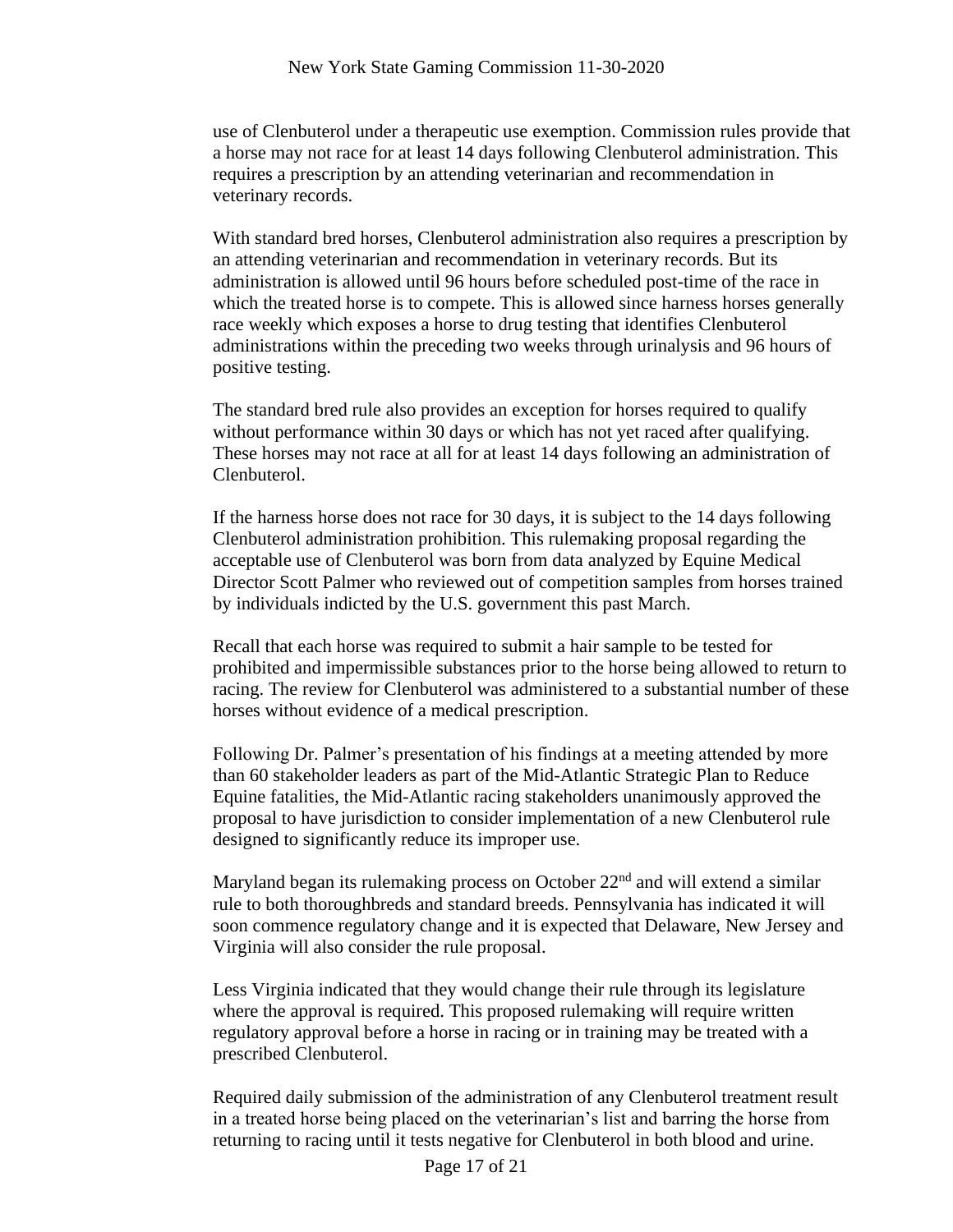|                     | Staff recommends that the Commission propose this rulemaking.                                                                                                                                                                                                                                                                                                                                        |
|---------------------|------------------------------------------------------------------------------------------------------------------------------------------------------------------------------------------------------------------------------------------------------------------------------------------------------------------------------------------------------------------------------------------------------|
| Peter<br>Moschetti: | Are there any questions on the proposal for a rule regarding Clenbuterol use<br>revision?                                                                                                                                                                                                                                                                                                            |
|                     | Hearing none, may I have a nose to propose this rule?                                                                                                                                                                                                                                                                                                                                                |
| Unknown:            | So moved.                                                                                                                                                                                                                                                                                                                                                                                            |
| Peter               |                                                                                                                                                                                                                                                                                                                                                                                                      |
| Moschetti:          | Second?                                                                                                                                                                                                                                                                                                                                                                                              |
| Unknown:            | Second.                                                                                                                                                                                                                                                                                                                                                                                              |
| Peter<br>Moschetti: | Any discussion on the motion?                                                                                                                                                                                                                                                                                                                                                                        |
|                     | Hearing none, all in favor?                                                                                                                                                                                                                                                                                                                                                                          |
| Unknown:            | I. (In unison)                                                                                                                                                                                                                                                                                                                                                                                       |
| Peter<br>Moschetti: | Any opposed?                                                                                                                                                                                                                                                                                                                                                                                         |
|                     | The motion carries. Next item?                                                                                                                                                                                                                                                                                                                                                                       |
|                     | Mr. Williams: For Commission consideration is a proposed emergency and consensus rulemaking<br>to explicitly enable qualified authorized organizations lawfully conducting charitable<br>gambling to accept if they so choose payment for chance by personal check, credit<br>card or debit card. This change will allow organizations seeking to implement<br>contactless payment to readily do so. |
|                     | (Background chatter)                                                                                                                                                                                                                                                                                                                                                                                 |
| Peter<br>Moschetti: | Commissioner, is there any questions on the emergency and consensus proposal or a<br>rule regarding payment methods in charitable gaming?                                                                                                                                                                                                                                                            |
|                     | Hearing none, may I have a motion to propose this emergency and consensus rule?                                                                                                                                                                                                                                                                                                                      |
| Unknown:            | So moved.                                                                                                                                                                                                                                                                                                                                                                                            |
| Peter<br>Moschetti: | Second?                                                                                                                                                                                                                                                                                                                                                                                              |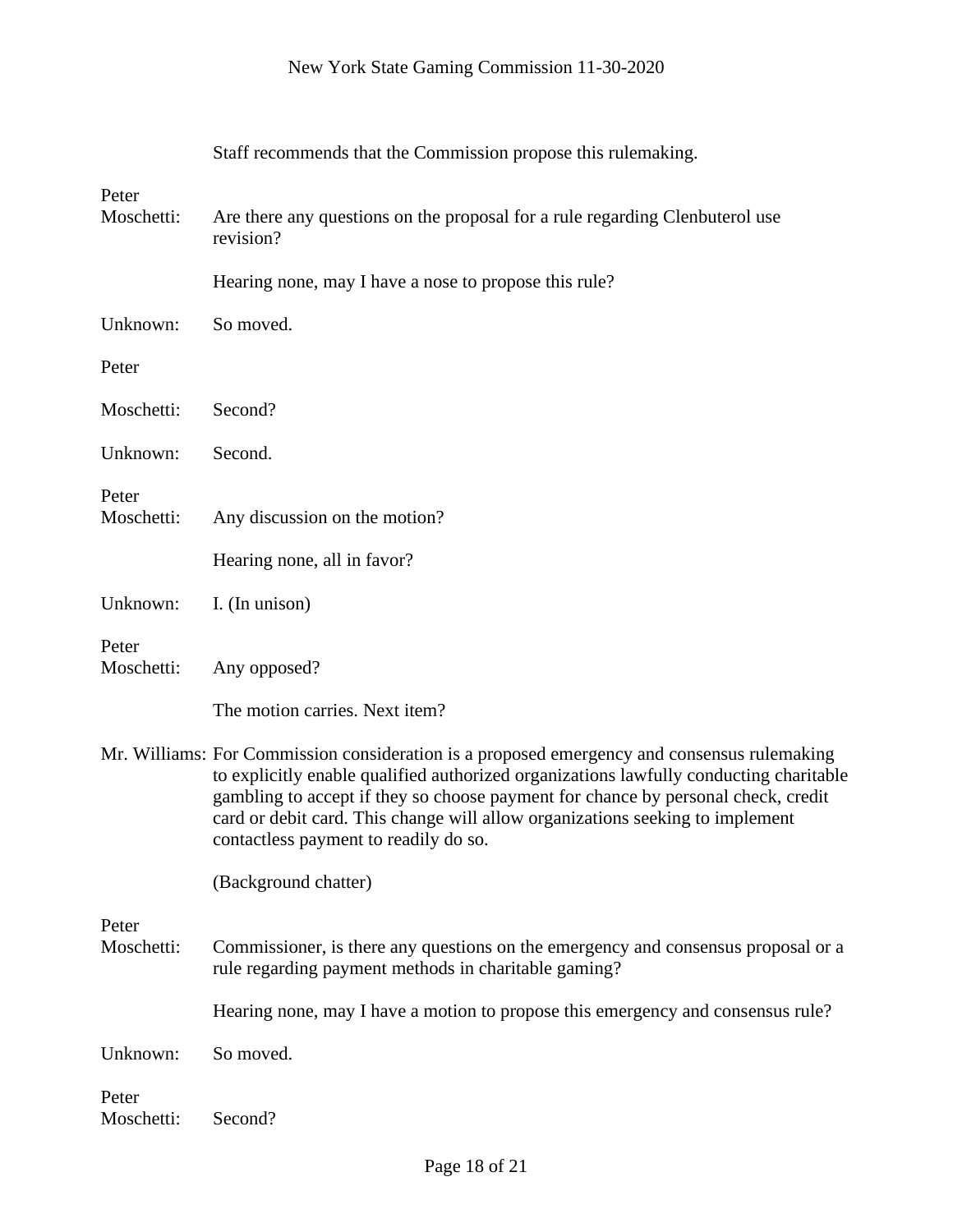| Unknown:            | Second.                                                                                                                                                                                                                                                                                                                                                                |
|---------------------|------------------------------------------------------------------------------------------------------------------------------------------------------------------------------------------------------------------------------------------------------------------------------------------------------------------------------------------------------------------------|
| Peter<br>Moschetti: | Any discussion on the motion?                                                                                                                                                                                                                                                                                                                                          |
|                     | Hearing none, all in favor?                                                                                                                                                                                                                                                                                                                                            |
| Unknown:            | I. (In unison)                                                                                                                                                                                                                                                                                                                                                         |
| Peter<br>Moschetti: | Any opposed?                                                                                                                                                                                                                                                                                                                                                           |
|                     | The motion carries.                                                                                                                                                                                                                                                                                                                                                    |
|                     | Mr. Williams: For Commission consideration is a proposed consensus rulemaking to eliminate the<br>requirement in charitable gaming that a person participating in the management or<br>operation of games of chance be a bonified member of the authorized organization or<br>auxiliary organization for at least one year prior to the organization's license period. |
|                     | This proposal will harmonize the participation requirement in games of chance with<br>that required for general participation in bingo and will allow for greater<br>participation in such games.                                                                                                                                                                      |
| Peter<br>Moschetti: | Any questions on the consensus rulemaking for participation in charitable gaming<br>games of chance?                                                                                                                                                                                                                                                                   |
|                     | Hearing none, may I have a motion to propose this rule?                                                                                                                                                                                                                                                                                                                |
| Unknown:            | So moved.                                                                                                                                                                                                                                                                                                                                                              |
| Peter<br>Moschetti: | Second?                                                                                                                                                                                                                                                                                                                                                                |
| Unknown:            | Second.                                                                                                                                                                                                                                                                                                                                                                |
| Peter<br>Moschetti: | Any discussion on the motion?                                                                                                                                                                                                                                                                                                                                          |
|                     | Hearing none, all in favor?                                                                                                                                                                                                                                                                                                                                            |
| Unknown:            | I. (In unison)                                                                                                                                                                                                                                                                                                                                                         |
| Peter<br>Moschetti: | Opposed?                                                                                                                                                                                                                                                                                                                                                               |
|                     | (Background chatter)                                                                                                                                                                                                                                                                                                                                                   |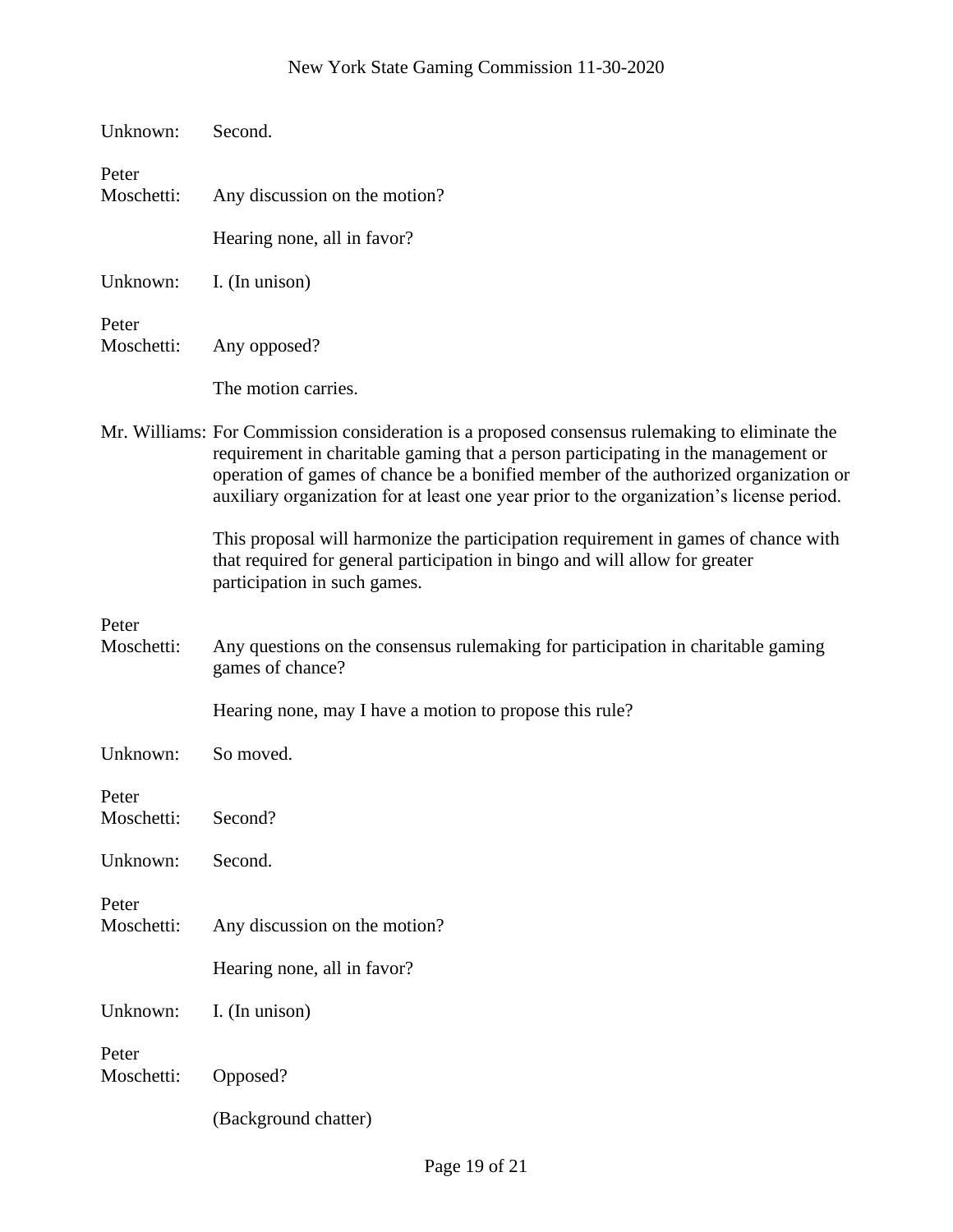The motion carries. The next matter is going to be adjudications. Today we have one item for adjudication. And I'll ask Mr. Williams to outline that.

|                     | Mr. Williams: Philip Lewis (SP) Harness Racing license was suspended for eight days following a<br>race wherein as a driver he slowed his horse past the quarter mile mark at Saratoga<br>Raceway causing other horses in the race to take off abruptly and break stride all in<br>violation of rules 4117.4I and 4117.4M.                                                                                                                                                                                                                                         |
|---------------------|--------------------------------------------------------------------------------------------------------------------------------------------------------------------------------------------------------------------------------------------------------------------------------------------------------------------------------------------------------------------------------------------------------------------------------------------------------------------------------------------------------------------------------------------------------------------|
|                     | Mr. Lewis disputed this ruling as unjust and requested a hearing. While adjournment<br>by party agreement, a hearing was conducted on September 30 <sup>th</sup> , 2020. The hearing<br>officer found that Mr. Lewis had violated rule 4117.4I, but that mitigating<br>circumstances namely a provisional driver ran his horse too fast in trying to fill a gap<br>necessitated a lesser penalty of three days suspension with the penalty suspension for<br>a period of time not to exceed six months provided Mr. Lewis does not violate any<br>Commission rule. |
|                     | The Commission considered this matter at a meeting inducted pursuant to a judicial<br>or quasi-judicial proceedings exemption of New York Public Officer's Law Section<br>108.1.                                                                                                                                                                                                                                                                                                                                                                                   |
| Peter               |                                                                                                                                                                                                                                                                                                                                                                                                                                                                                                                                                                    |
| Moschetti:          | The Commission duly deliberated, and considered this matter, and determined on a<br>vote of 5 to nothing to sustain the Hearing Officer's report and recommendation.                                                                                                                                                                                                                                                                                                                                                                                               |
|                     | Next we have new/old business. First, the old business. When it came to the use of<br>the crop, we had a great deal of discussion about this vying for a considerable<br>amount of time. We are going to ask the staff to draft options for the limitation of the<br>use of the crop during racing, so that we may have further discussion on the matter.<br>And I'm told that can be done fairly soon?                                                                                                                                                            |
| Mr. Williams: Yes.  |                                                                                                                                                                                                                                                                                                                                                                                                                                                                                                                                                                    |
| Peter<br>Moschetti: | Great.                                                                                                                                                                                                                                                                                                                                                                                                                                                                                                                                                             |
| Unknown:            | And I have a suggestion that we also have Dr. Palmer intimately involved in that<br>process.                                                                                                                                                                                                                                                                                                                                                                                                                                                                       |
| Dr. Palmer:         | Certainly.                                                                                                                                                                                                                                                                                                                                                                                                                                                                                                                                                         |
| Unknown:            | Thank you.                                                                                                                                                                                                                                                                                                                                                                                                                                                                                                                                                         |
| Peter<br>Moschetti: | New business—racing surfaces. We have reviewed some of the correspondence that<br>the Commissioner received during the last two months and noted that seen among a<br>few pieces—specifically we read that a few Harness Horsemen's organizations<br>raised concerns with the maintenance and conditions via the racing or training<br>surfaces.                                                                                                                                                                                                                   |